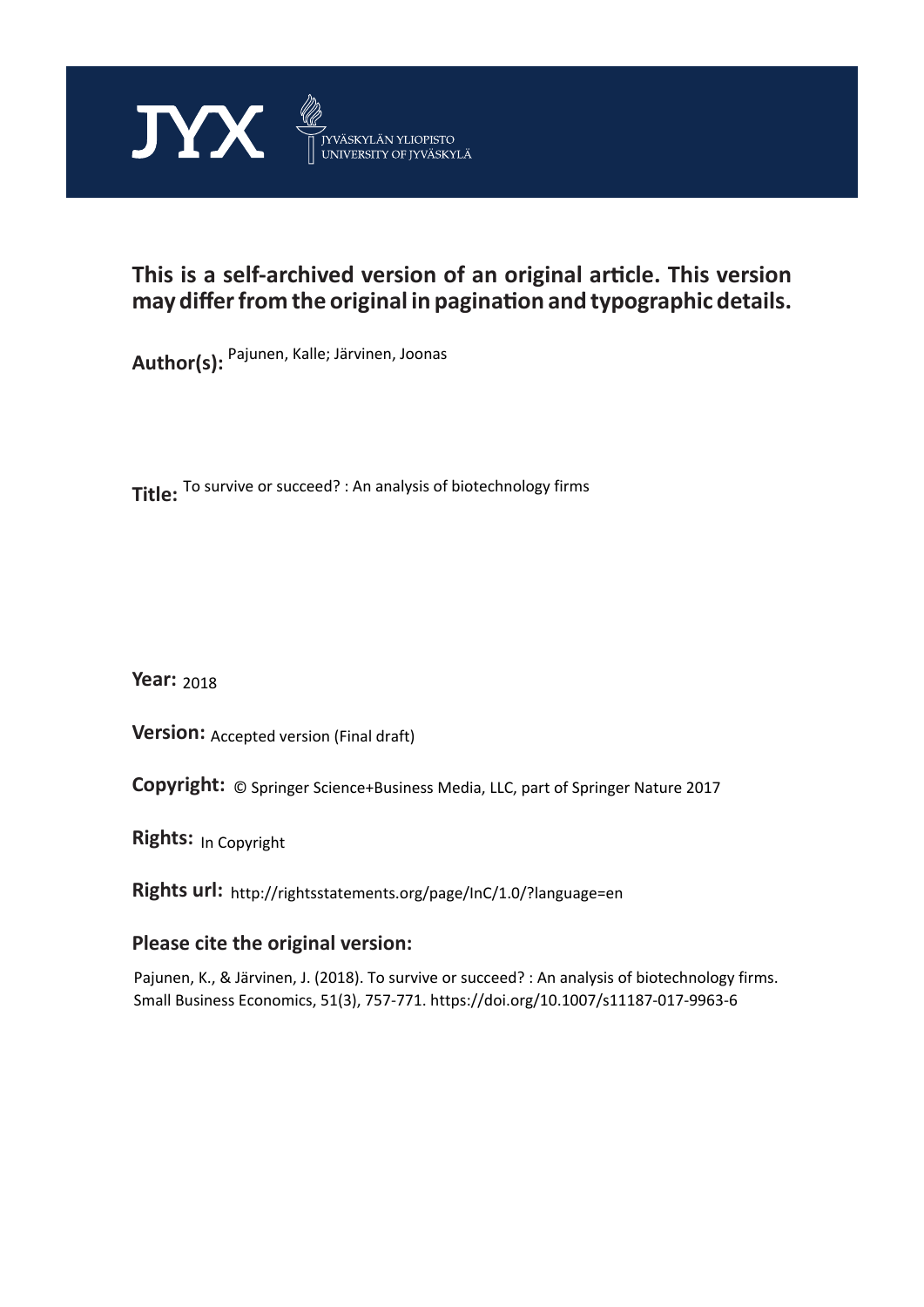## **To survive or succeed? An analysis of biotechnology firms**

Kalle Pajunen\* Joonas Järvinen

\*University of Jyväskylä School of Business and Economics FI-40014, University of Jyväskylä Finland Email: kalle.pajunen@jyu.fi ORCID: 0000-0002-3913-7894

Conflict of Interest: The authors declare that they have no conflict of interest.

Published in:

## *Small Business Economics,* **51(3): 757-771.**

http://dx.doi.org/10.1007/s11187-017-9963-6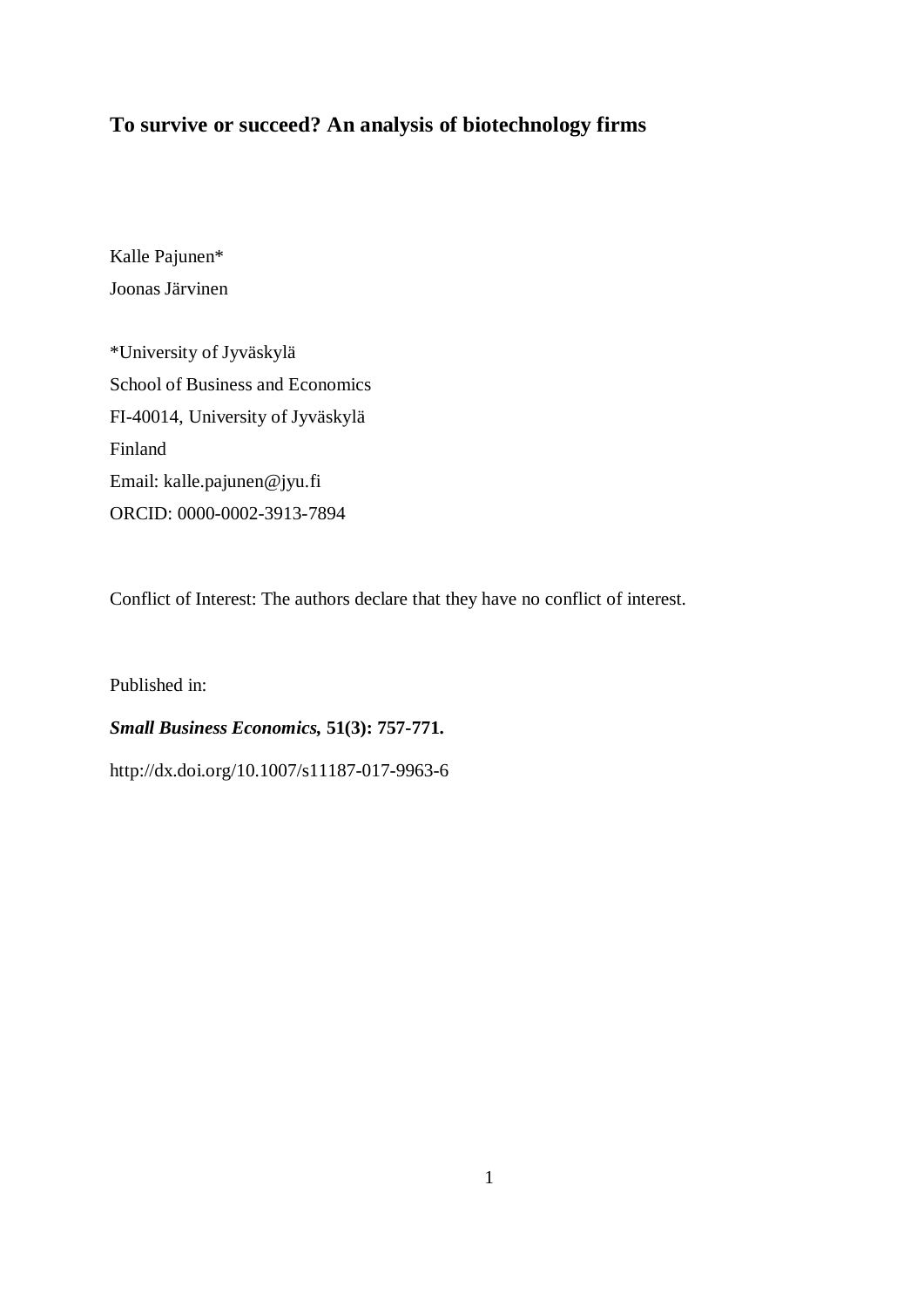## **To survive or succeed? An analysis of biotechnology firms**

### **Abstract**

In this paper, we address the question whether there exists differences in the determinants that support survival versus success of small and medium-sized high-tech firms. We examine this question in the context of Finnish biotechnology industry by analyzing the survival of all dedicated biotechnology firms in the period of 1978–2008. We argue and show that the success and survival of firms are not necessarily driven by similar determinants. Specifically, we find that while the role of different types of alliances, focused market scope as well as legitimacy of the industry seem to be important both ensuring in survival and enhancing successful performance, determinants related to sources of financing, clustering and patenting show differences in terms of how they to relate on survival and success.

**Keywords:** Firm survival, biotechnology; firm performance; industry environment; entrepreneurship; institutional context

JEL Classifications

L20 L25 L26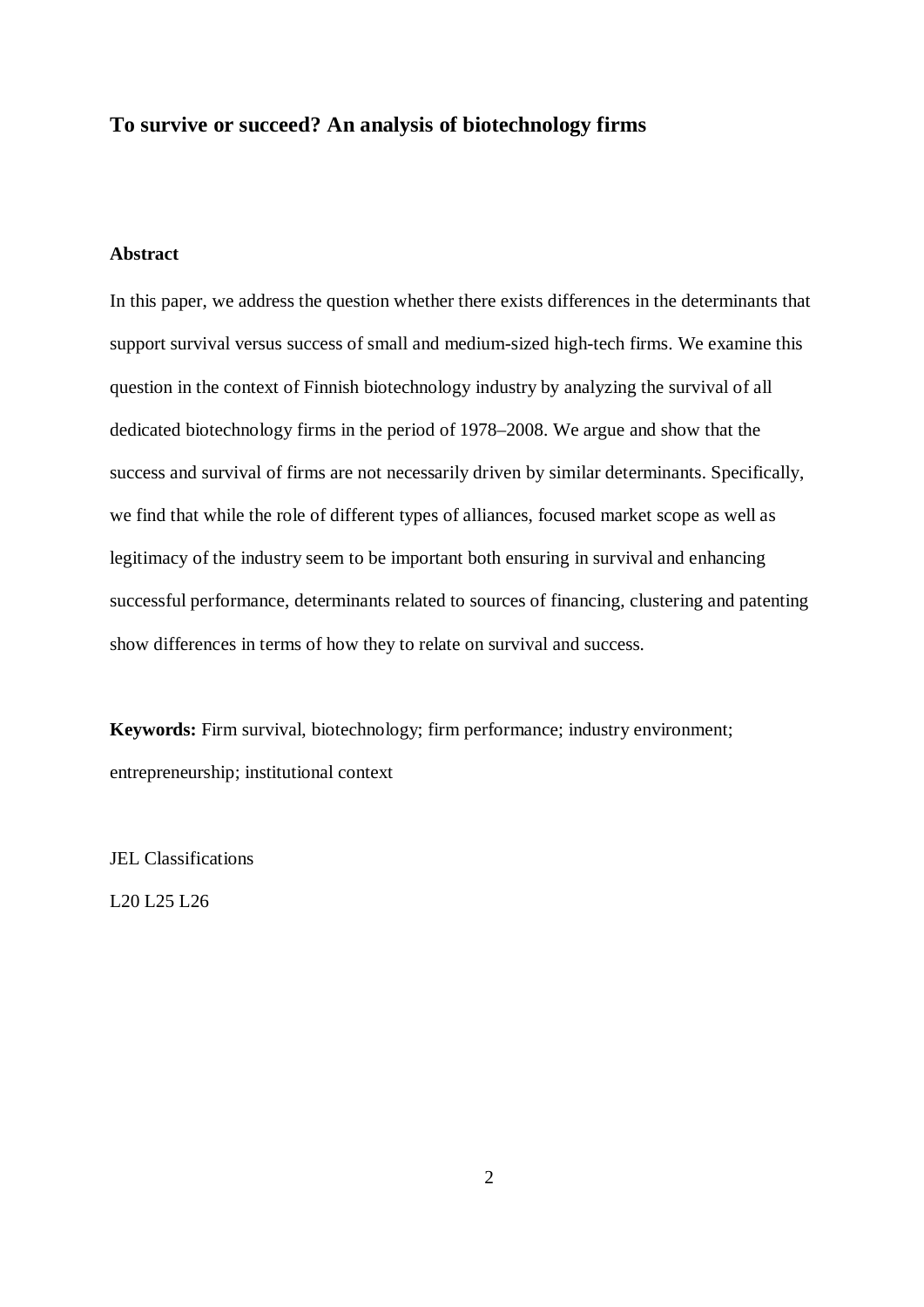## **1 Introduction**

Firm survival is one of the most fundamental questions in research focused on entrepreneurship, organizations and strategic management resulting in a large and heterogeneous body of scholarly literature (Audretsch and Mahmood 1995; Josefy et al. 2017; Suárez and Utterback 1995). Yet, several of these studies have a unifying theme to contrasts and compare surviving and failing firms. The conceptualizations of failure and survival, however, do not capture the entire range of firm performance. Research on strategic management, in particular, has largely focused on explaining how firms are able to outperform their competitors and create competitive advantage (e.g. Durand et al. 2017); in other words, how firms are able to succeed. Thus, we can argue that failure, survival and success are distinct aspects of firm performance. This is also indicated by the different ways to operationalize and measure these concepts (Miller et al. 2013). Accordingly, besides examining the differences between failing and surviving firms, we need to acknowledge that there can potentially be differences in the determinants related to surviving versus successful firms. Earlier research has acknowledged this issue by arguing that the success and survival are potentially driven by very different conditions (e.g. Cooper 1993; Kalleberg and Leicht 1991). However, there is a need for further empirical research examining whether and why this could be the case.

In this paper, we seek to advance the literature on firm survival (e.g. Audretsch and Mahmood 1995; Geroski et al. 2010; Josefy et al. 2017; Strotmann 2007) by examining this issue in the context of small and medium-sized, dedicated biotechnology firms (DBFs). Biotechnology is an example of an industry that has experienced a notable growth during the last 40 years in terms of its economic significance, number of dedicated firms, number of specific sectors, and geographical scope of activities. At the same time, however, only a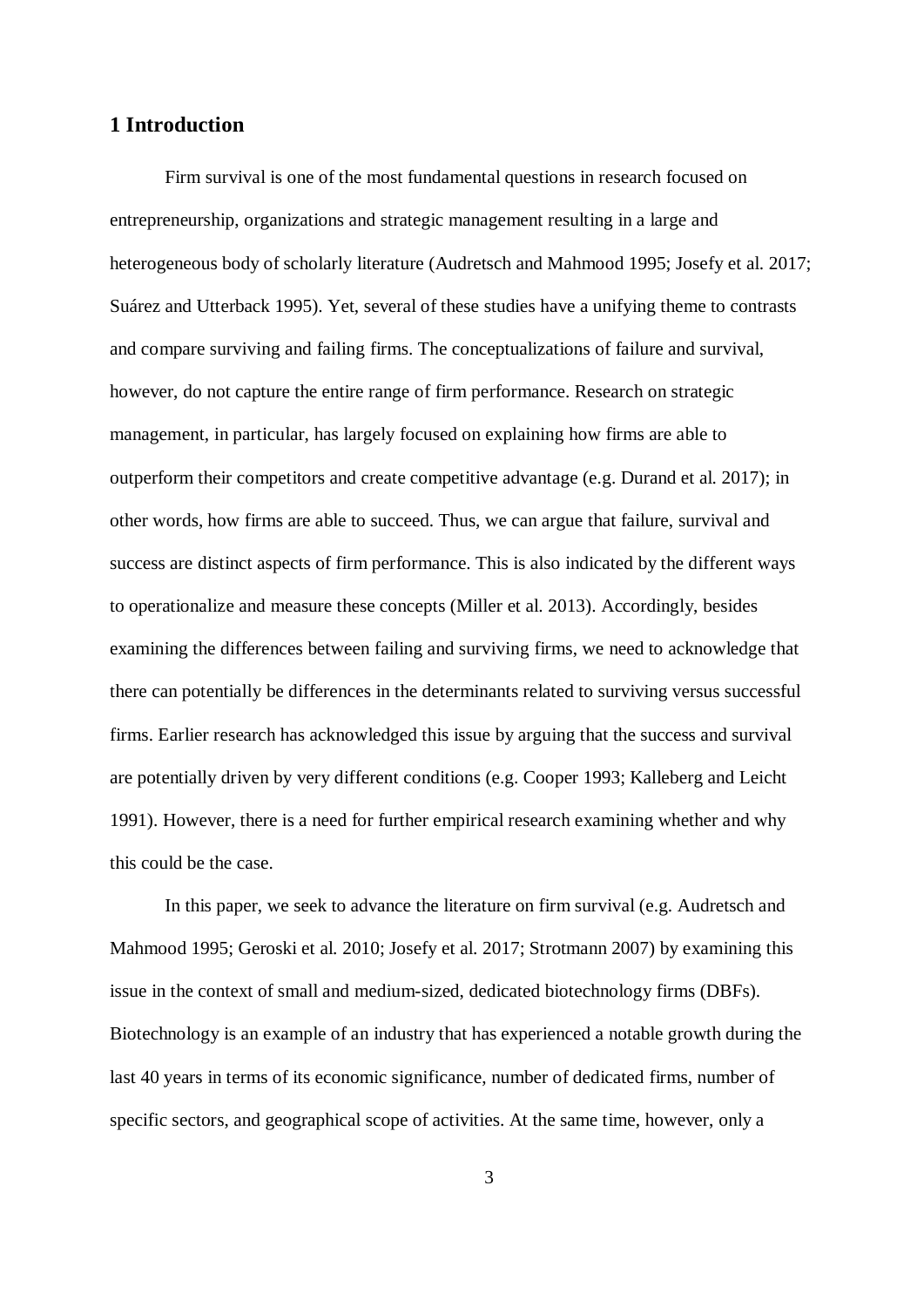minority of DBFs earn profits and are considered successful (Lazonick and Tulum 2011; Pisano 2006). In fact, the primary challenge, or even goal, for a large number of DBFs is to ensure their survival. Interestingly, scholars have provided notable efforts to identify conditions that support DBFs to outperform their competitors in terms of profitability. Yet, it is largely an open question whether the survival of DBFs can also be supported via these same conditions. Indeed, if biotechnology firms seek to ensure their survival and public authorities wish to support a vivid biotechnology industry, understanding of the nature of the conditions that specifically support firm survival is crucial. We examine this issue by identifying firm and industry specific factors (cf. Audretsch et al. 2000) that earlier biotechnology-related research has found to explain successful performance of firms and, thereafter, explore the effects of these determinants on firm survival in the context of the Finnish biotechnology industry. We do this via survival analysis of a unique dataset of the Finnish DBFs from the very first entries until the end of 2008.

We contribute to the literature on firm survival by showing how and why DBF survival is driven by somewhat different determinants than the success of DBFs. In particular, we show that while the role of different types of alliances, focused market scope as well as legitimacy of the industry seem to be important both ensuring survival and enhancing successful performance of firms, determinants related to sources of financing, clustering and patenting show differences in terms of how they relate on survival and success. Altogether, our findings provide important policy relevant knowledge of what institutional, industry- and firm-level factors should be developed in order to keep the firms alive.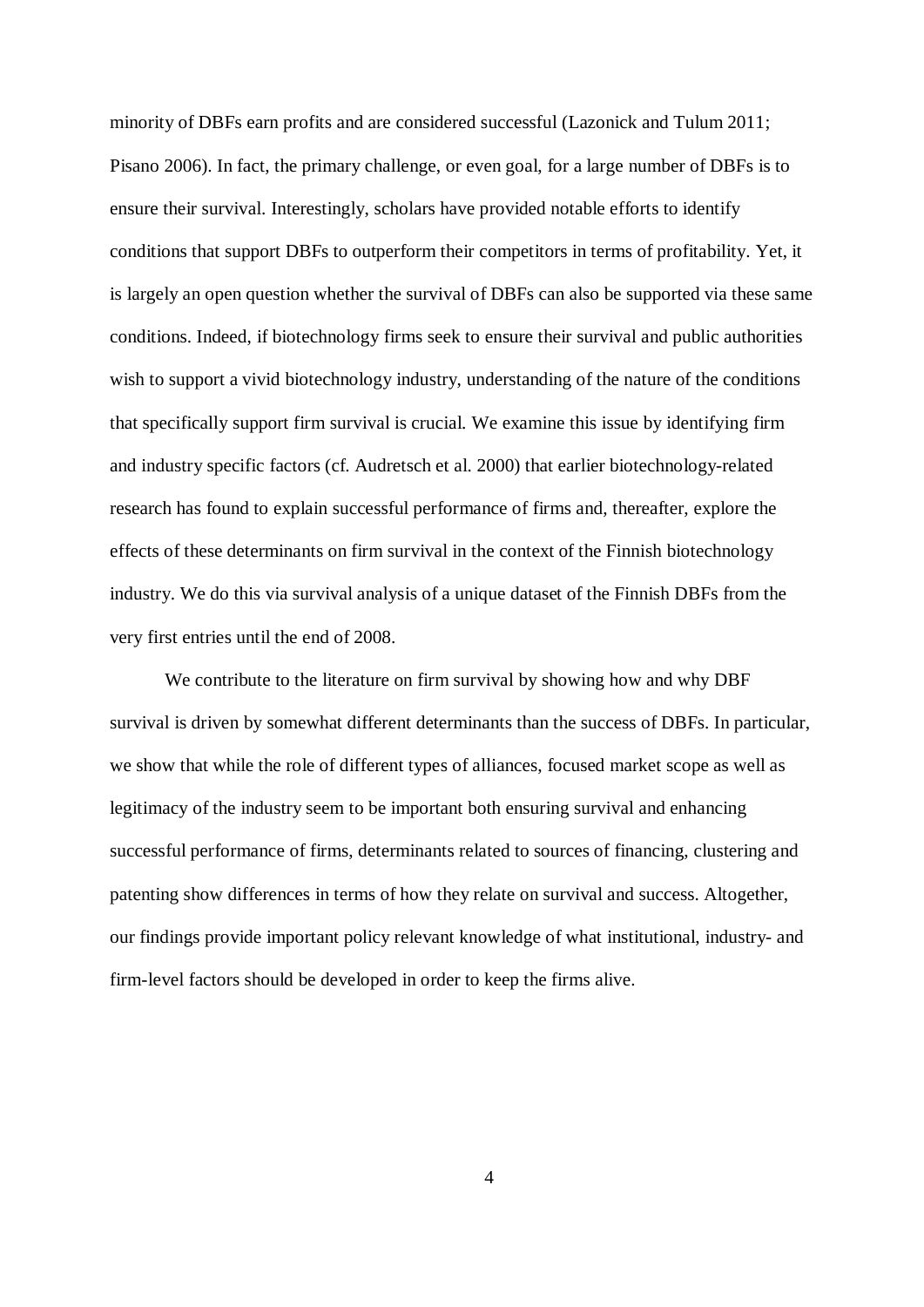## **2 Theoretical background**

By building on earlier research related on successful performance and growth of DBFs, we theorize how firm specific issues related to (1) alliances, (2) financing, (3) patents, and (4) products as well as industry characteristics related to (5) cluster location, (6) biotechnology sector, and (7) industry density influence firm survival. Because our study is exploratory in nature, we do not formulate explicit hypotheses.

#### 2.1 Alliances

A number of studies in general and related to biotechnology industry in particular have identified a positive relationship between number of alliances (all types of alliances) and firm performance (Deeds and Hill 1996; Durand et al. 2008; Niosi 2003; Oliver 2001; Powell et al. 1996; Quintana-Garcia and Benavides-Velasco 2004; Rothaermel and Deeds 2006; Silverman and Baum 2002). Alliances are generally considered a means by which new firms obtain the resources and capabilities that are required to successfully compete in the industry. Alliances may also aid firms in defraying costs and sharing risk (Stuart 2000) and in helping to signal the quality of the firm (Baum et al. 2000; Baum and Silverman 2004; Stuart et al. 1999). In order to capture the effects of different types of alliance relationships in the value chain (cf. Silverman and Baum 2002), we also categorize alliances into vertical downstream, vertical upstream and horizontal alliances. Altogether, based on earlier research, we can tentatively expect to find a positive relationship between number of alliances (and different alliance types) and firm survival.

### 2.2 Financing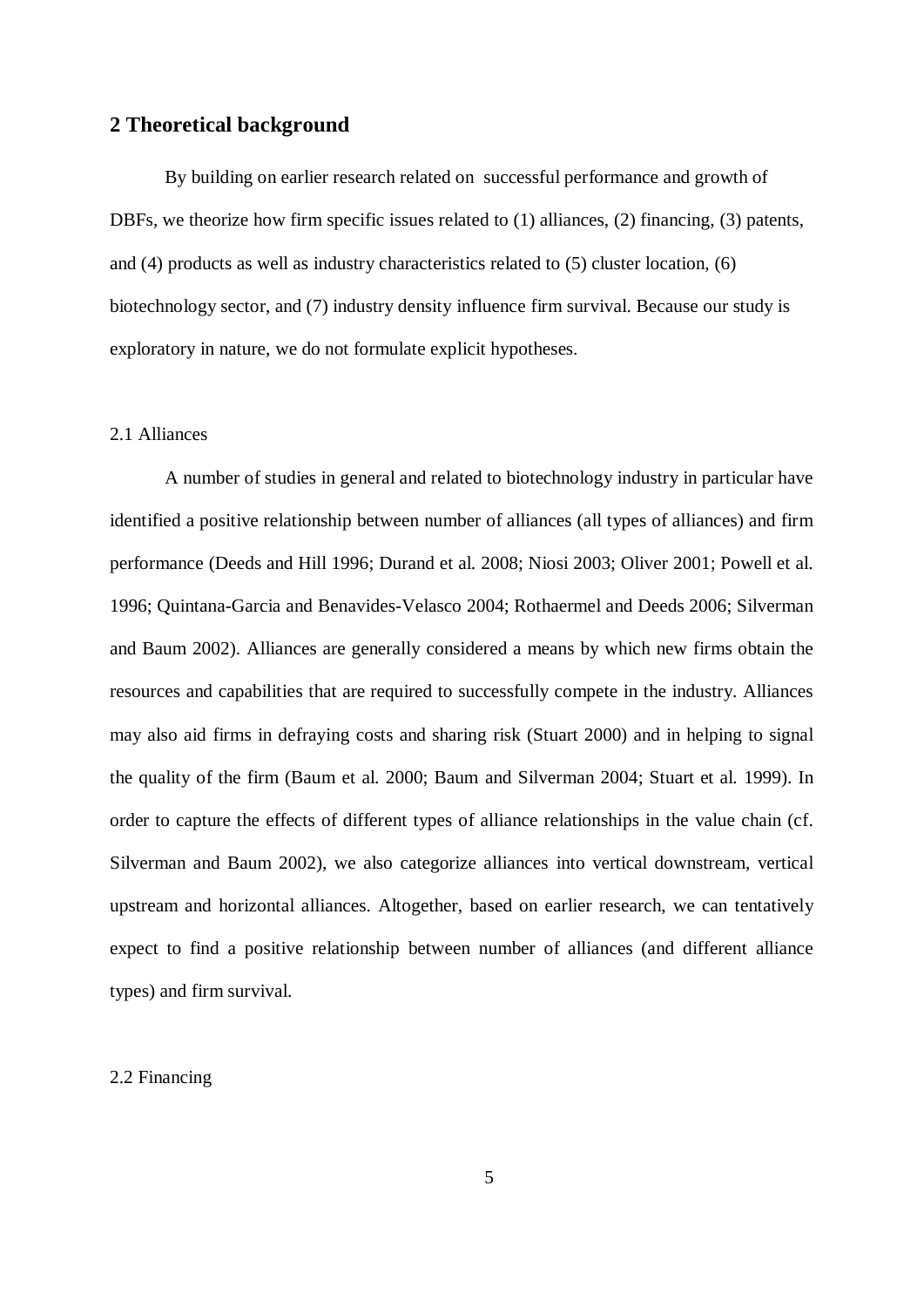Earlier research emphasizes the role of financing as an important determinant of the performance of biotechnology firms and, in general, identifies a positive relationship between the amount of financing that a firm has received and various measures of performance (Aharonson et al. 2008; Bagchi-Sen and Scully 2004; Hall and Bagchi-Sen 2002; Niosi 2003). However, earlier research has suggested that it is possible that different types of financing may have different effects on performance. For example, Ahmed and Cozzarin (2009) suggest that receiving financing in the form of angel, venture and conventional forms contributes more significantly to successful firm performance than does obtaining financing from government, IPO and alliance capital sources. Thus, the source of financing may have a notable influence on whether it specifically enhances DBFs success or survival. Yet, we can tentatively expect to find that receiving financing has a positive effect on firm survival.

## 2.3 Patenting

Patents are typically important for biotechnology firms. They help delay imitation by other firms, protect a firm's gains from R&D spending and product introductions (Zahra 1996), and provide access to critical complementary assets (Pisano 1990). Patents also signal the future innovative potential of the firm (Baum and Silverman 2004). Although most studies identify a positive effect between patenting activity and firm performance (DeCarolis and Deeds 1999; Niosi 2003; Silverman and Baum 2002), also somewhat contrasting results exist. In particular, Durand et al. (2008) found a negative relationship between patents and the short-term profitability biotechnology firms. Thus, while could tentatively assume that patenting has a positive effect on survival, this relationship requires further examination.

#### 2.4 Products on the market

6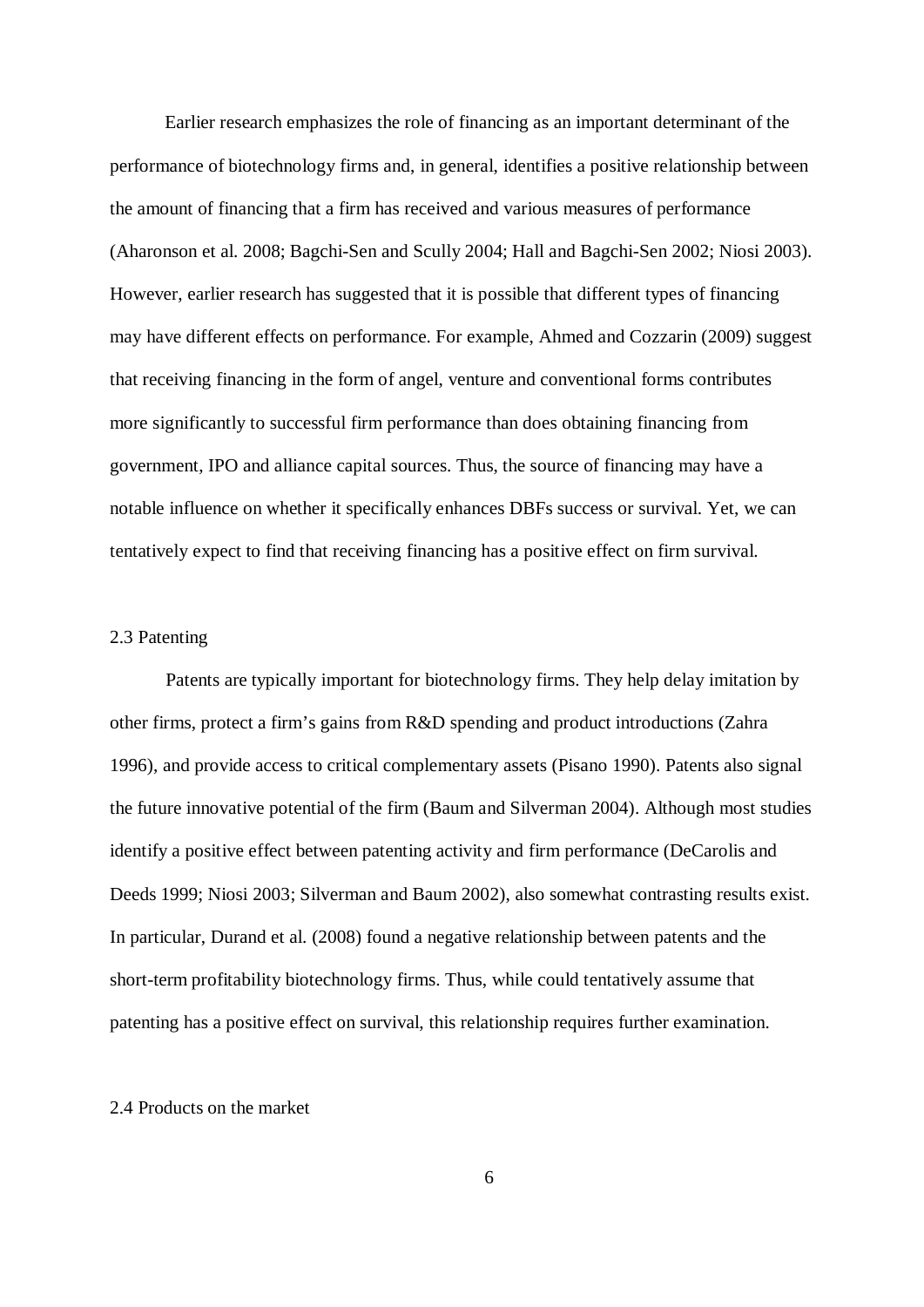The products that a firm has on the market are a frequently used measure of the performance of biotechnology firms (Quintana-Garcia and Benavides-Velasco 2004; Renko et al. 2009; Rothaermel and Deeds 2006). It is also acknowledged that biotechnology firms that are able to launch their products quickly are more successful than are firms with slower product development processes (Deeds and Hill 1996; Hall and Bagchi-Sen 2002). Although a new firm can survive for a period of time by relying on external financing, sufficiently rapid commercialization of its technologies can be essential for long-term survival. Thus, we expect to find a positive relationship between number of products on the market and firm survival.

#### 2.5 Location in cluster

Biotechnology firms are commonly clustered around centers of scientific excellence. Many studies suggest that firms that are located in these geographical clusters are more successful (DeCarolis and Deeds 1999; Deeds et al. 1997; Folta et al. 2006), largely due to economies of agglomeration and knowledge spillovers (Audretsch 2001; Folta et al. 2006; Niosi and Bas 2001). Yet, researchers also find complications to this argument (e.g., van Geenhuizen and Reyes-Gonzalez 2007; Gilding 2008; Tsvetkova et al. 2014). In particular, the effect of cluster location is considered to be contingent on its characteristics, such as size. For example, Folta et al. (2006) found that there is an inversed U-shaped relationship between the size of a cluster and firm performance. We examine whether cluster size also has an inverted U-shaped effect on survival. Furthermore, we consider the characteristics of the cluster more extensively by operationalizing the construct of cluster vitality (cf. Porter and Stern 2002).

2.6 Biotechnology sector and related business models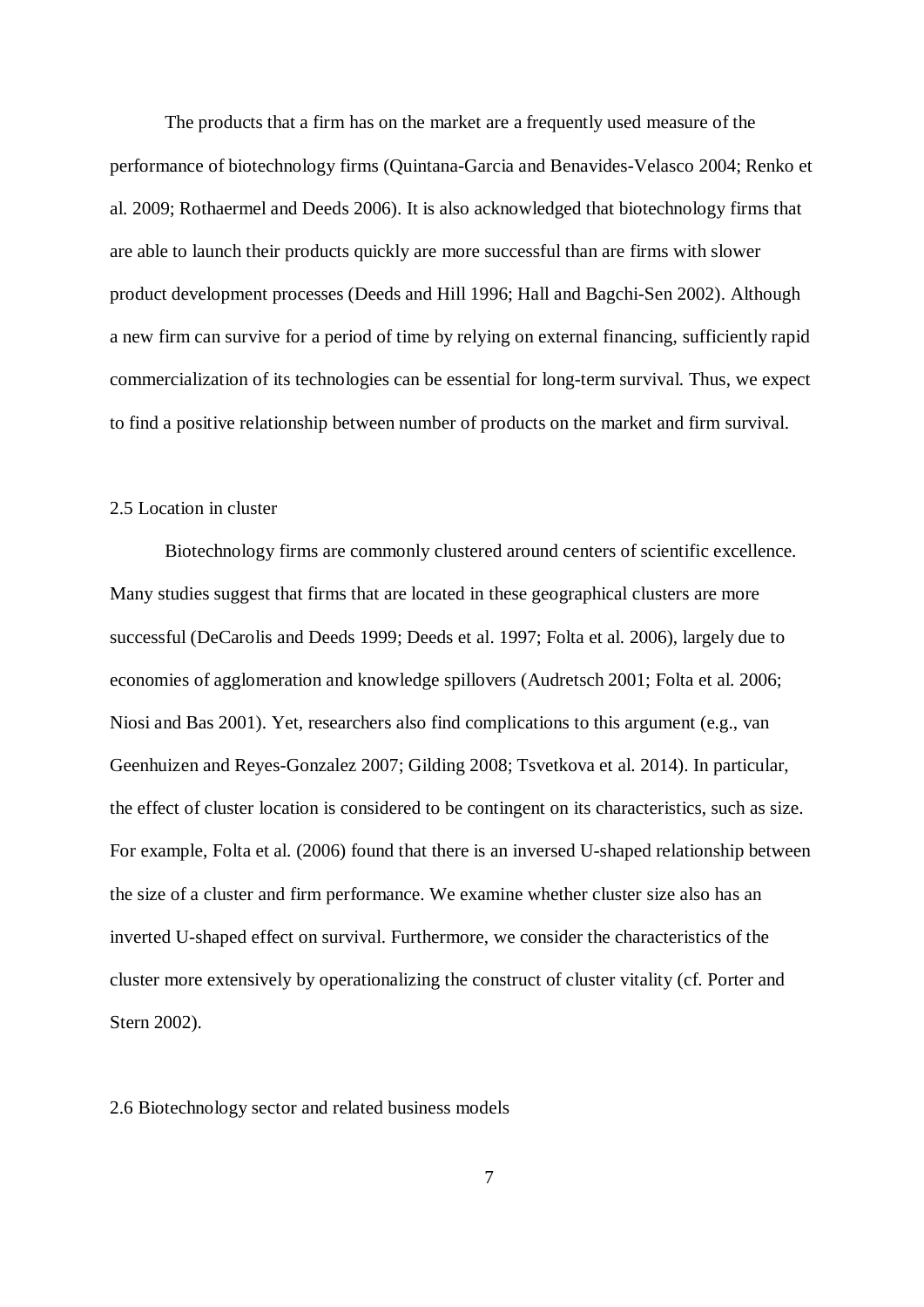<span id="page-8-0"></span>Despite some common characteristics, firms in different sectors of the biotechnology industry operate under different environmental constraints, resulting in differences in not only firms' expected level of performance but also business models (Lazonick and Tulum 2011). We suggest that the sector affects firm survival in three distinct ways. First, research that controls for sector-related performance differences using dummies often finds performance differences between sectors (Baum and Silverman 2004; Belussi et al. 2010; Folta et al. 2006; Niosi 2003; McCann and Folta 2011). Thus, we expect that the sector has a direct effect on performance. Second, because firms in different sectors face different environmental constraints and operate by different business models, the biotechnology sector can function as a moderator between different determinants of performance and performance outcomes. It seems particularly important to distinguish between firms focusing on services and those focusing on products (Casper 2000; Durand et al. 2008; Mangematin et al. 2003). Third, regarding the market scope, we could assume that there is a need to focus on one biotechnology sector or technology<sup>[1](#page-8-0)</sup>. Considering the scarceness of resources of new biotechnology firms and the long product development times, this argument is justifiable. Thus, we expect to find a negative effect between the number of sectors in which the firm operates and firm survival.

### 2.7 Industry density

Earlier biotechnology-related research has used industry density as a control variable due to its frequently significant effect on firm performance (Baum and Silverman 2004; Folta et al. 2006; Silverman and Baum 2002; Stuart et al. 1999). However, because density has

<sup>&</sup>lt;sup>1</sup> Some earlier research uses scope as a control variable, but the results are inconclusive and mixed (Baum et al. 2000; Folta et al. 2006).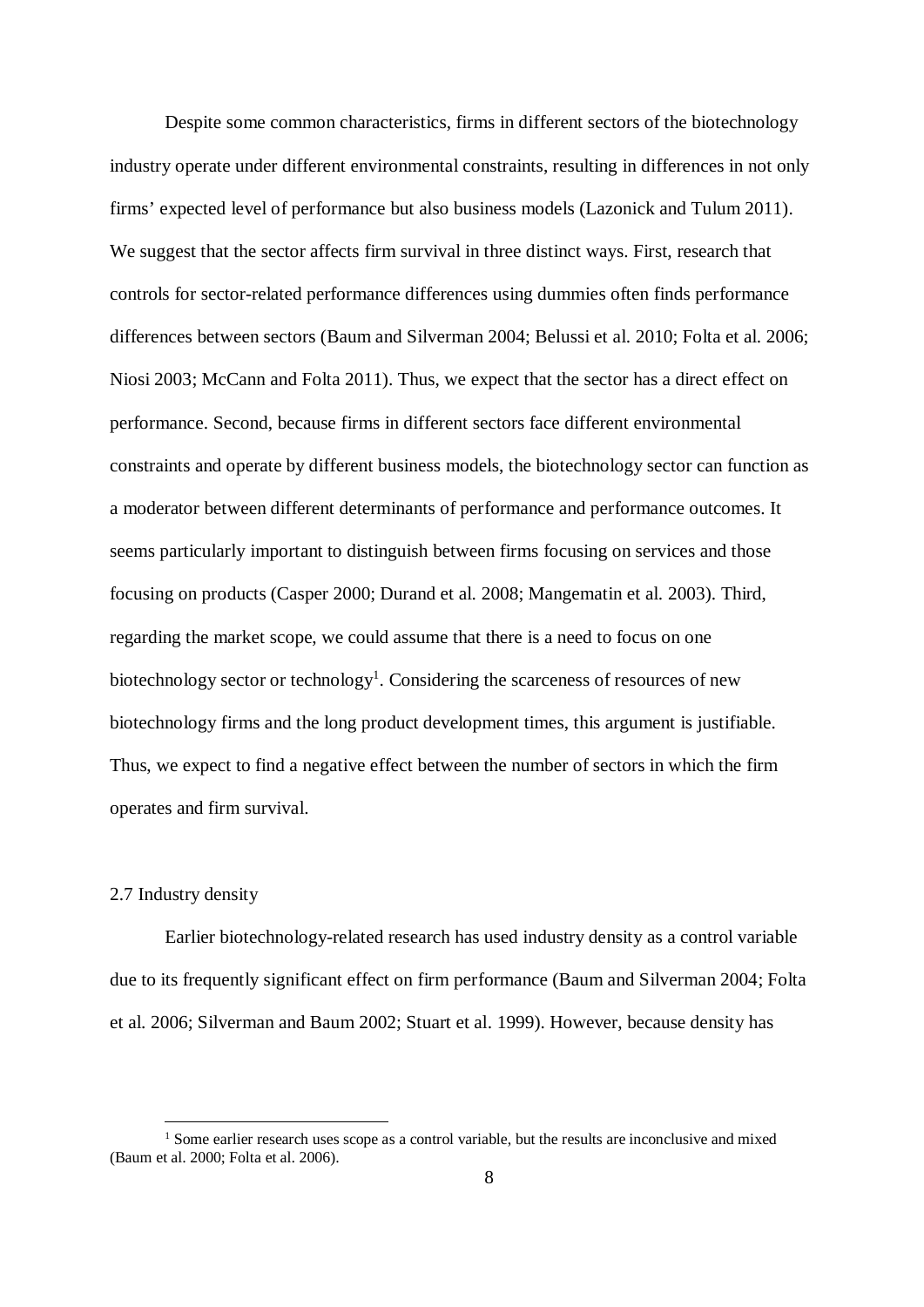been shown to have a complex relationship with firm performance (Carroll and Hannan 2000), we further examine these more complicated density-related arguments.

First, according to the theory of density dependence (Hannan and Carroll 1992), industry density should have a U-shaped effect on firm performance. Density can be used as a proxy for two main processes that drive population evolution: legitimation and competition. In the beginning of evolution, an increasing density increases the legitimacy of the population, lowering the rate of firm failure. Further increases in density, however, bring the population toward its environmental carrying capacity in terms of scarce resources and produce competition among the firms, increasing the rate of firm failure. Thus, we expect that density should have a U-shaped relationship with rate of firm failure.

Second, we consider whether the sector-level or industry-level density is most important to individual firms. The processes of legitimation and competition may operate on different levels, with legitimation typically operating on a broader scale than competition (Carroll and Hannan 2000). We assume that competition largely occurs at the level of individual sub-sectors because the resource requirements of firms differ by sector. Furthermore, the process of legitimation may operate more at the industry level because firms share a common identity as biotechnology firms (cf. Mattsson 2008). Altogether, the increasing density of firms may increase the social acceptance of the industry and benefit all firms. Thus, we expect that at the sector level, density has a U-shaped effect on the rate of firm failure. At the industry level, density may only have a negative effect on rate of firm failure because only the legitimation process operates at this level.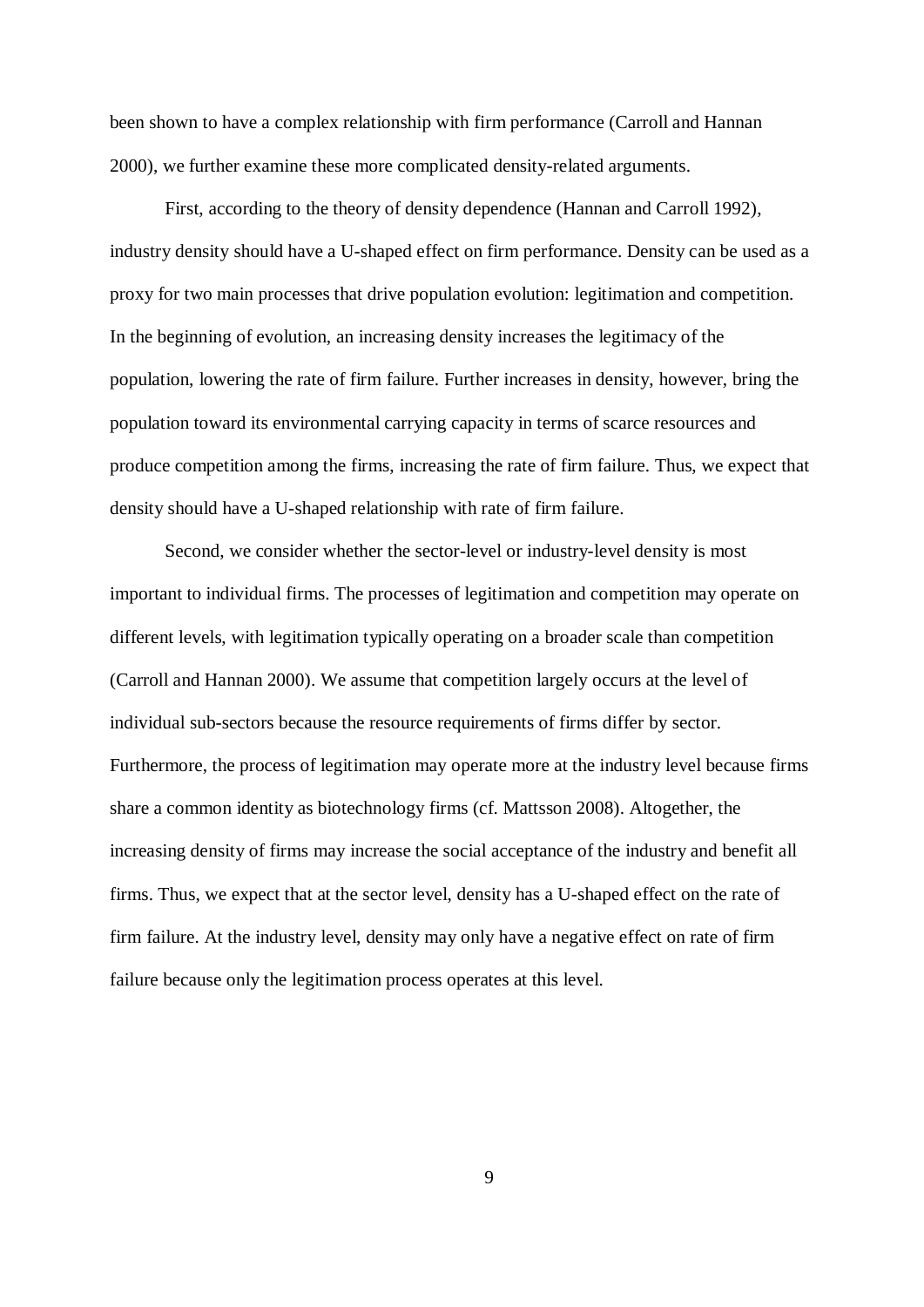### <span id="page-10-0"></span>**3 Methodology**

3.1 Data

We analyze a complete life-history dataset of the modern biotechnology industry in Finland from 1978 to 2008. We consider that this period is sufficiently long to reveal the dominant conditions influencing firm survival. We have excluded the years following the global financial crisis, which had a notable negative impact on the different spheres of Finland's economy. Since the complex effects of this macroeconomic downturn would have been difficult to control, we consider that our analysis period is able to tell accurately about the firm and industry specific conditions related to DBFs' survival. The dataset includes information on 195 firms operating in 1[2](#page-10-0) biotechnology sectors<sup>2</sup>. The unique dataset is compiled by aggregating data from several sources. These sources include existing company listings (The *Index of Biotechnology Companies, Organizations and Research Institutes in Finland*, which is published annually by the Finnish Bioindustries Association (FIB) between 1997-2008), news sources (*Kemia-Kemi* 1974-2008; *Kauppalehti* 1974-2008; *Insinööriuutiset* and *Tekniikka & Talous* 1974-2008), *National board of patents and registration of Finland* (NBPR), historical documents, and interviews. The dataset includes firm entry and exit dates, firm characteristics and all biotechnology-related news and articles, which were coded from the abovementioned news sources. Multiple news sources also enabled us to implement data triangulation.

We complemented the dataset by retrieving longitudinal data on firm characteristics such as size, ownership status, and location from Statistics Finland. Esp@cenet was searched for all patents that the firms had filed and been granted on a global scale. Patents that were

<sup>&</sup>lt;sup>2</sup> The sectors are biopharmaceuticals, diagnostics, agrobiotech, bioinformatics, biomaterials, bioproduction, industrial enzymes, the environment, functional food, bioenergy, devices, and R&D services.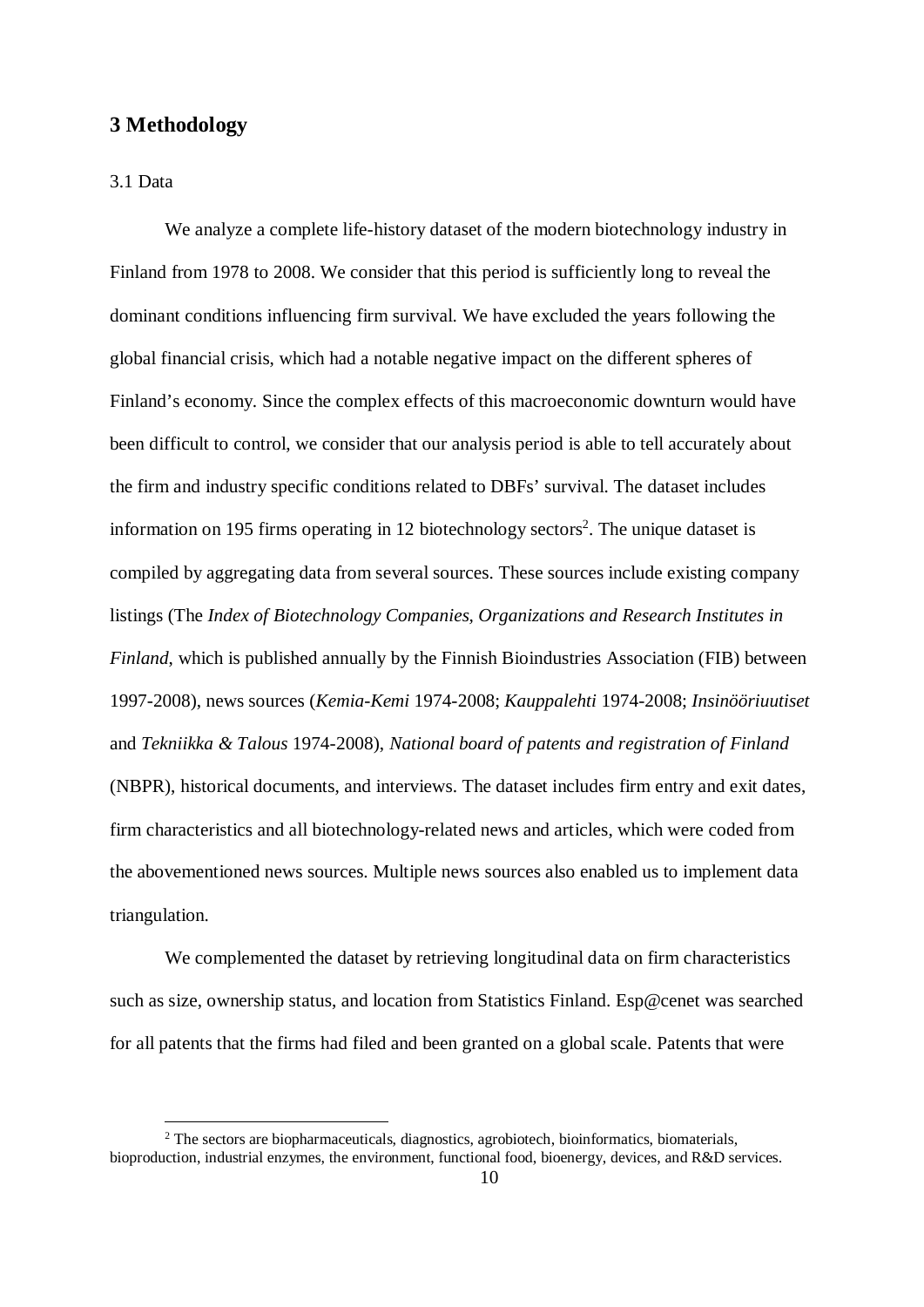<span id="page-11-0"></span>issued in many countries were only coded once. Finally, some of the financing-related data were gathered from the SDC Platinum database.

#### 3.2 Dependent variable

We used firm survival as direct measure of our dependent variable. In essence, if a firm is not able to survive, it makes exit from the market (e.g. Agarwal and Sarkar 2002; Klepper 2002). Specifically, we defined exit as the failure of a firm or closure of a subsidiary (cf. Baum 1996). A firm failed if it went bankrupt or if its value-added tax liability expired. We also detected 17 acquisitions and mergers that led to the discontinuance of a firm. Because acquisitions and mergers such as these may not always imply failure, we treated these cases as right-censored.

#### 3.3 Independent variables

To examine *industry density*, we used three variables. The first, *Nind*, summed the number of firms at the industry level. Second, at the sector level, we used two variables (*Nsect* and  $N_{sect}^2$ ) that summed the number of firms in all sectors in which the focal firm was active. Next, we used three measures to study the effect of cluster location. The first measure was a dummy variable (*cluster*), which was coded as "one" for new firms that are located in a geographical cluster (Helsinki, Espoo, Vantaa, Kauniainen, Turku, Tampere, Kuopio, or Oulu)[3](#page-11-0) , and "zero" otherwise. The second measure is the size of the cluster (*cluster size* and *cluster size<sup>2</sup>* ). For this measure, we counted the number of firms in the cluster in which the focal firm was located. The third measure, cluster vitality (*cluster vitality*), was constructed by evaluating all news articles related to the five clusters in the database and by identifying the crucial events in their evolution. We also analyzed the number of university departments and research institutes in each cluster, the number of critical service providers for biotechnology

<sup>&</sup>lt;sup>3</sup> Helsinki, Espoo, Vantaa, and Kauniainen form the capital region cluster.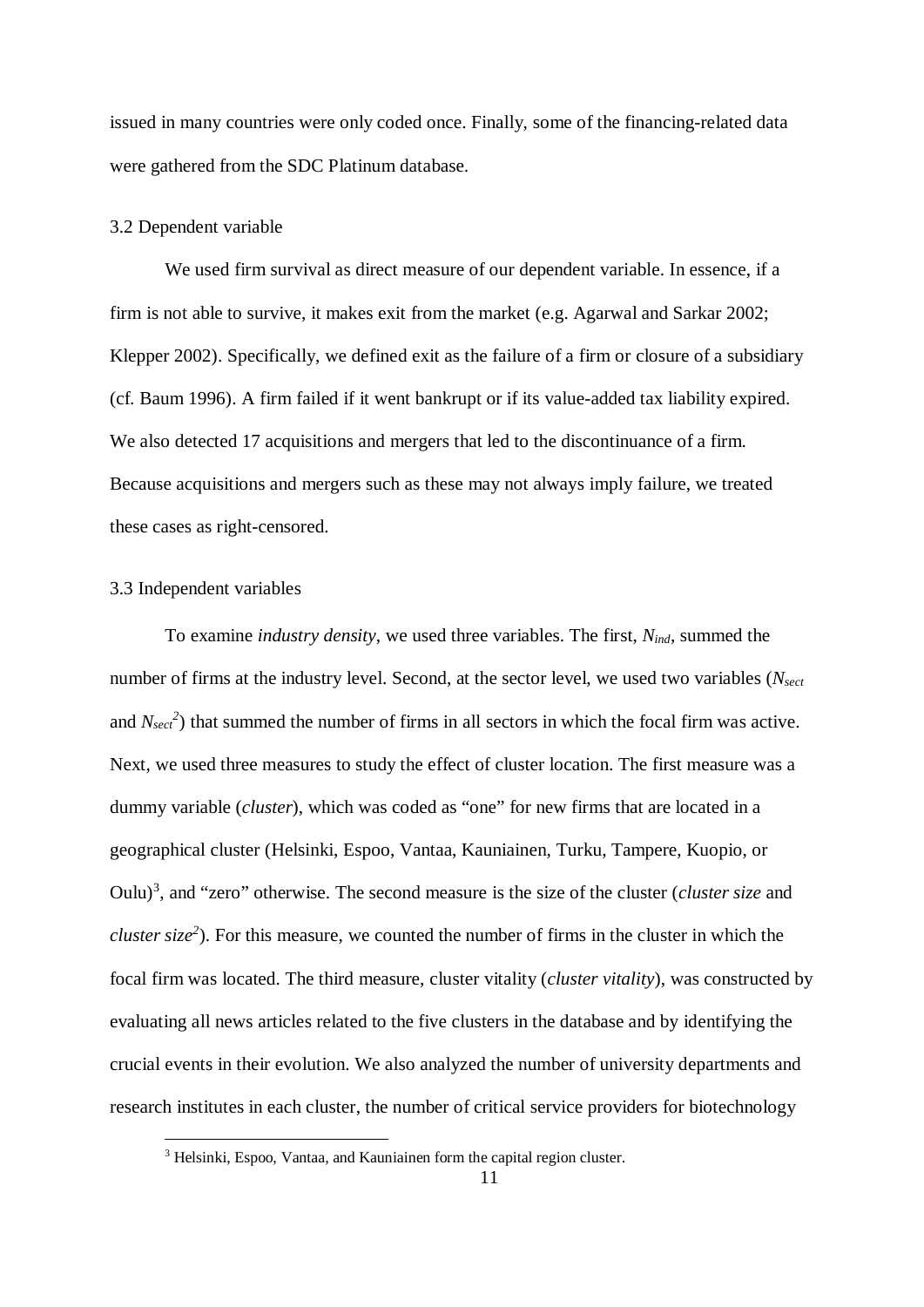firms, and the number and types of firms operating in the clusters. We ranked the clusters according to these characteristics and assigned tentative values for cluster vitality using 11 value scaling (i.e., 0, 0.1, 0.2, …, 0.9, 1). The scores were discussed with two industry experts, and minor changes were made based on their suggestions.

 To adjust for the expected direct performance differences between the sectors, we created the following five dummy variables: (1) *biopharmaceuticals*, (2) *diagnostics and devices*, (3) *biomaterials*, (4) *industrial and green biotechnology*, and (5) *R&D services*. We performed this aggregation because many of the sectors are small and the basic characteristics and the environmental constraints of the firms can be considered similar. We measured *market scope* as the number of sectors in which a focal firm was active. *Products on the market* was operationalized as a categorical variable that received a value of 0, 0.25, 0.5, 0.75 or 1 based on the number of products that the firm had on the market. A score of 0 was assigned to firms with no products and a score 0.25 to firms that did not have products on the market but were, for example, close to licensing their products. A score of 0.5 was assigned to firms that had at least one product, a score of 0.75 to firms with two to four products, and a score of 1 to firms that had more products on the market.

To measure the overall amount of financing that the firms had received (*tot financing*), we created a dummy variable that was coded "one" after the year the firm received either private equity financing or public financing for the first time. We searched the SDC Platinum database for equity investments made to the firms. This database did not cover all the placements and did not include the amount of financing for every placement, therefore we also searched the news event database for financing-related news events (the search resulted in more than 1,000 events). Finally, we reviewed a list of financing decisions made in the  $21<sup>st</sup>$ century by TEKES; the most important source of public financing in Finland. Based on this information, we assigned values for the dummy variable. Yet, we were not able to find the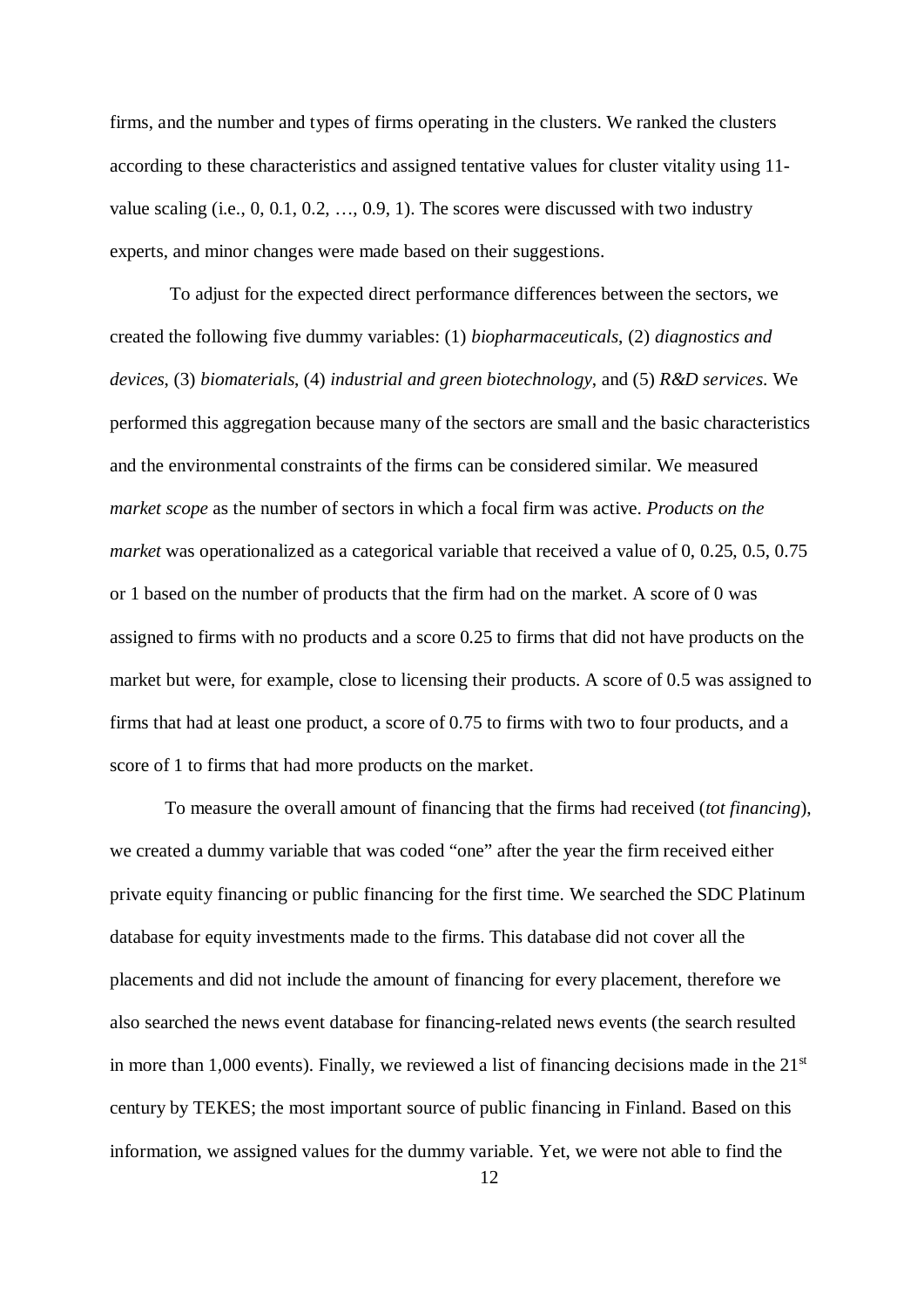<span id="page-13-0"></span>exact amount of financing in all cases; thus, we used only a dummy<sup>[4](#page-13-0)</sup>. To measure the separate effects of private financing and public financing, we created two dummy variables (*private fin* and *public fin*) based on the overall financing variable and the abovementioned data sources.

*Number of alliances* was measured as the count of all alliances and collaborative relationships of the firm. We calculated its value by summing the number of the firm's vertical upstream, vertical downstream, and horizontal alliances. We treated the variable as cumulative. To assess the effects of different types of alliances in the value chain (cf. Silverman and Baum 2002), we created three variables (*downstream*, *upstream* and *horizontal*) based on the total number of alliances variable. Downstream alliances connect DBFs to sources of complementary assets (e.g. production facilities), knowledge commercialization (e.g. marketing expertise), and financing outside of the industry boundaries. Upstream alliances connect DBFs with universities and other research institutes that provide them with additional scientific and technological knowledge. Horizontal alliances connect DBFs to other firms in the same industry.

Patenting activity was operationalized as the cumulative yearly updated number of patents granted to a biotechnology firm (*patents*). We assigned a patent to a firm at the date of application rather than the date of granting. Prior research (e.g. Ernst 2001) has shown that this better takes into consideration the point of time the actual innovation has been made. We included information on patents that were granted up to the end of 2010.

We controlled for the effects of *firm size*, *firm age* and the status of firm ownership (cf. Cefis and Marsili 2005). Also, to capture trends in the failure rate that are a function of historical time, we introduced a *year* control variable (year of the observation minus 1978).

<sup>&</sup>lt;sup>4</sup> Although the variable may not be able to differentiate between firms that receive a large amount of financing from those that only receive a small amount, we also estimated models in which the construct was operationalized as the cumulative number of financing placements made to a firm. These two operationalizations led to the same results.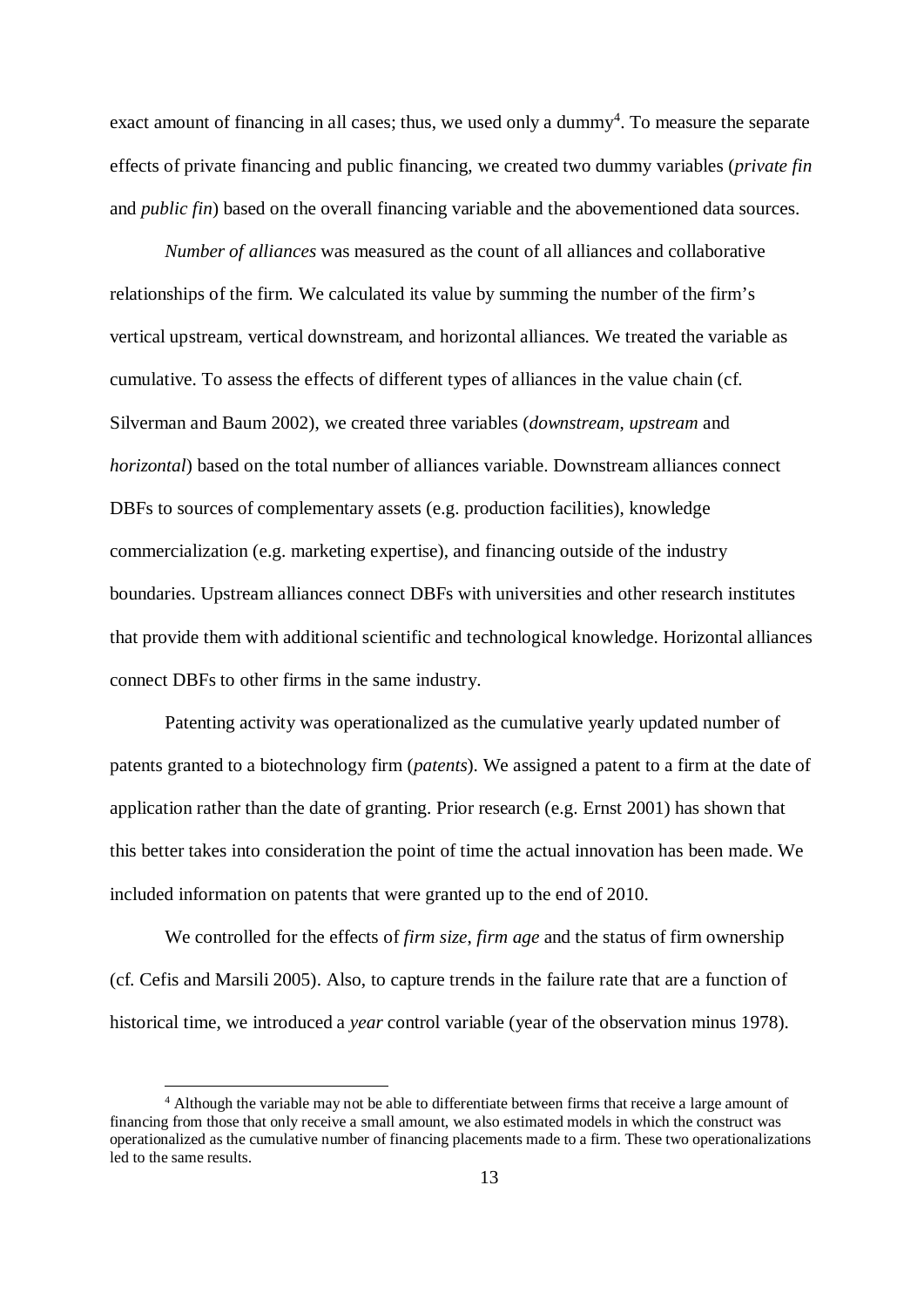To take into account changes in the institutional environment, we used two dummy variables. The first reflected a major change when Finland joined the European Union in 1995. The second captured the post-2000 period of declining funding of the biotechnology industry and the slowdown in the worldwide economy after the 1990-2000 general overheating. Finally, we controlled for the possibility that the changes in GDP affect the rate of firm failure (*GDP*). Data for the GDP variable were retrieved from the Groningen total economy database (www.ggdc.net/databases/ted.htm).

#### 3.4 Analytic method and model specification

Hazard rate methodology was used to estimate the models for the dependent variable. Specifically, we employed the semi-parametric Cox proportional hazards model (Cox 1972; 1975). This specifies the hazard of firm exit as

$$
h(t, \mathbf{x}(t), \beta) = h_0(t) e^{[\mathbf{x}'(t)\beta]}
$$

where  $h_0(t)$  is the unknown baseline hazard function;  $x(t)$  denotes the vector of covariates expected to shift the hazard of exit proportionally in each year; and  $\beta$  is a vector of parameters to be estimated (Hosmer and Lemeshow 1999, 250). The advantage of using the Cox proportional hazards model is that one does not need to make parametric assumptions about the form of duration dependence in the hazard rate (Cleves et al. 2004). This analytic method has been used by Audretsch and Mahmood (1995) to analyze new firm survival and, for example, by Boyer and Blazy (2014) in their analysis of survival of micro-startups. In addition, the findings of Cader and Leatherman (2011) provide strong support for the use of Cox hazard models for firm survival analysis.

To run the models, we divided the life histories of each firm into one-year periods to incorporate time-varying covariates, yielding 1703 periods. If not otherwise mentioned, the values of the variables were updated yearly. The analysis period started from the beginning of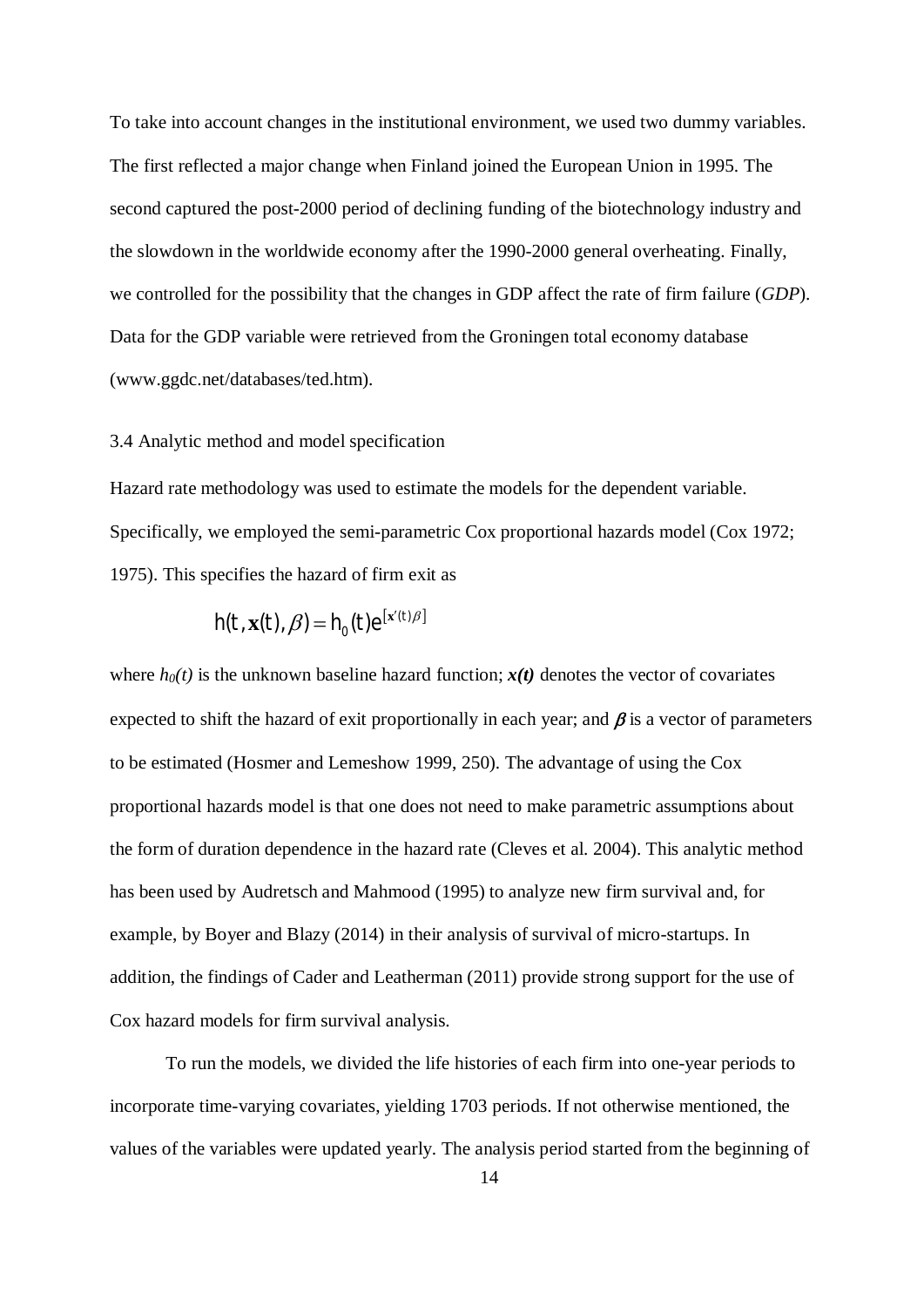1978, and the end date of the analysis was the end of 2008. All variables were lagged one year to avoid problems of simultaneity. The models were estimated by the method of maximum likelihood using STATA 9.0. Table 1 presents the descriptive statistics. No high correlations were found among the independent variables expect for the correlations between the measures of cluster location, between the measures of total sources of finance and private and public financing, and between the total number of alliances and different types of alliances. Due to possible multicollinearity, we entered total and sub-effects into separate models.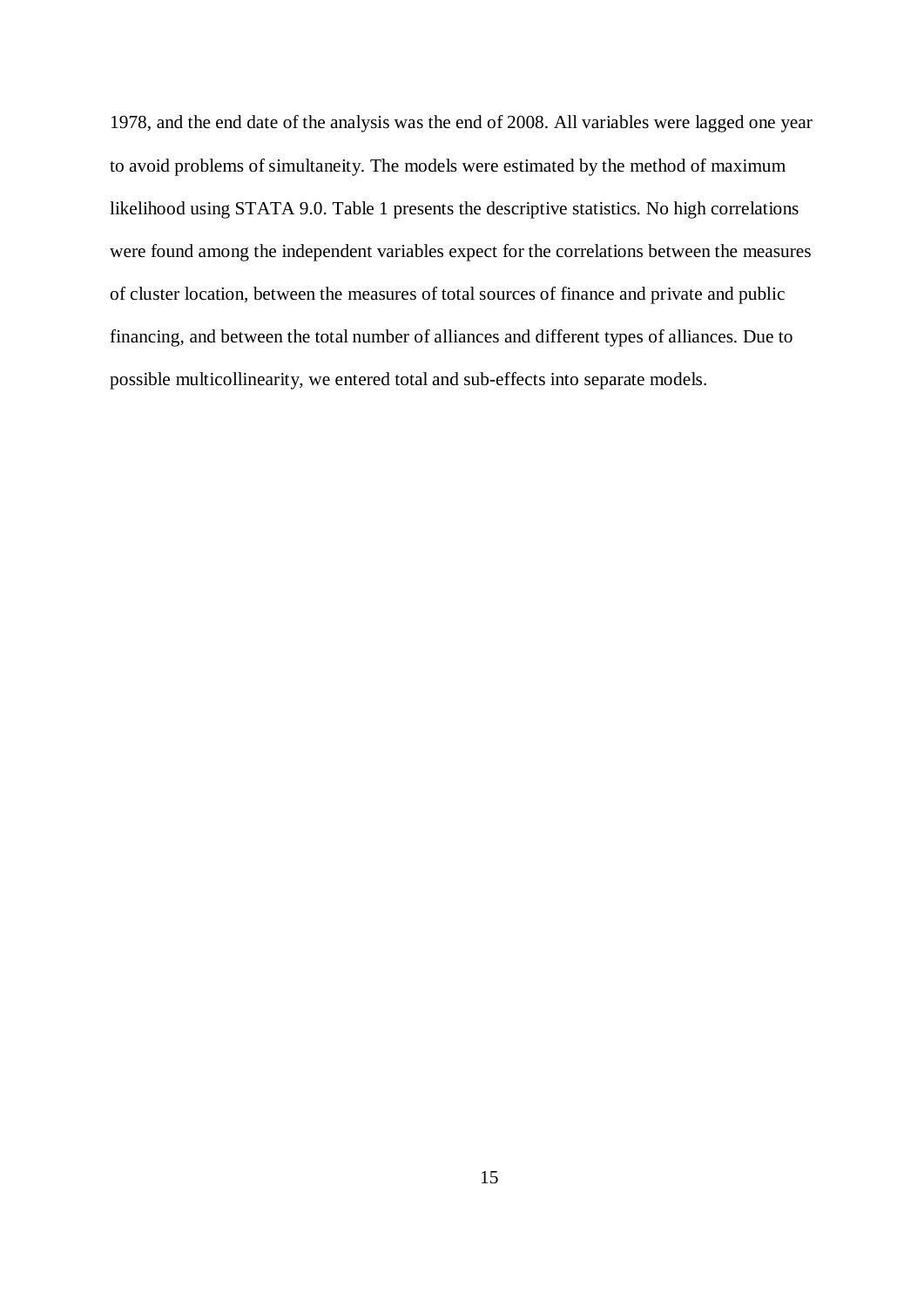| Table 1 Descriptive statistics and correlations for the variables |  |  |
|-------------------------------------------------------------------|--|--|
|-------------------------------------------------------------------|--|--|

| Variable                     | Mean    | S.D.    |           | 2         | 3         |           | 5         | 6         |           | 8         | 9         | 10        | 11        | 12        | 13        | 14        | 15        | 16        | 17        |
|------------------------------|---------|---------|-----------|-----------|-----------|-----------|-----------|-----------|-----------|-----------|-----------|-----------|-----------|-----------|-----------|-----------|-----------|-----------|-----------|
| 1. Cluster                   | 0.837   | 0.370   | 1.0000    |           |           |           |           |           |           |           |           |           |           |           |           |           |           |           |           |
| 2. Cluster size              | 19.403  | 15.086  | 0.5671    | 1.0000    |           |           |           |           |           |           |           |           |           |           |           |           |           |           |           |
| 3. Cluster size <sup>2</sup> | 603.919 | 626.067 | 0.4266    | 0.9728    | 1.0000    |           |           |           |           |           |           |           |           |           |           |           |           |           |           |
| 4. Cluster vitality          | 0.603   | 0.328   | 0.8012    | 0.8722    | 0.7581    | 1.0000    |           |           |           |           |           |           |           |           |           |           |           |           |           |
| 5. Capital region            | 0.326   | 0.469   | 0.3086    | 0.3830    | 0.3320    | 0.3358    | 1.0000    |           |           |           |           |           |           |           |           |           |           |           |           |
| 6. Market scope              | 1.523   | 0.813   | 0.0968    | 0.0265    | 0.0098    | 0.0559    | 0.1290    | 1.0000    |           |           |           |           |           |           |           |           |           |           |           |
| 7. Total financing           | 0.489   | 0.500   | 0.0413    | 0.1731    | 0.1961    | 0.0977    | 0.0089    | $-0.0063$ | 1.0000    |           |           |           |           |           |           |           |           |           |           |
| 8. Private fin.              | 0.263   | 0.440   | 0.0436    | 0.0647    | 0.0690    | 0.0735    | $-0.0082$ | 0.0751    | 0.5942    | 1.0000    |           |           |           |           |           |           |           |           |           |
| 9. Public fin.               | 0.446   | 0.497   | 0.0897    | 0.2384    | 0.2540    | 0.1643    | 0.0415    | $-0.1109$ | 0.9077    | 0.4418    | 1.0000    |           |           |           |           |           |           |           |           |
| 10. Products in market       | 0.340   | 0.424   | $-0.2092$ | $-0.126$  | $-0.0836$ | $-0.2071$ | $-0.036$  | $-0.1024$ | 0.2447    | 0.1806    | 0.2493    | 1.0000    |           |           |           |           |           |           |           |
| 11. Number of alliances      | 2.245   | 3.442   | 0.1003    | 0.1591    | 0.1458    | 0.1570    | 0.1496    | $-0.0373$ | 0.4107    | 0.3652    | 0.4327    | 0.4155    | 1.0000    |           |           |           |           |           |           |
| 12. Upstream                 | 1.138   | 2.026   | 0.0665    | 0.1080    | 0.0882    | 0.1171    | 0.1703    | $-0.0320$ | 0.3290    | 0.2398    | 0.3467    | 0.3382    | 0.8219    | 1.0000    |           |           |           |           |           |
| 13. Downstream               | 0.856   | 1.669   | 0.0815    | 0.1459    | 0.1430    | 0.1230    | 0.1029    | $-0.0325$ | 0.3549    | 0.3529    | 0.3801    | 0.3869    | 0.8063    | 0.3876    | 1.0000    |           |           |           |           |
| 14. Horizontal               | 0.248   | 0.781   | 0.0916    | 0.1083    | 0.1083    | 0.1227    | $-0.0043$ | $-0.0179$ | 0.2068    | 0.2387    | 0.2036    | 0.1324    | 0.5478    | 0.2026    | 0.4161    | 1.0000    |           |           |           |
| 15. Patents                  | 3.487   | 8.446   | 0.1320    | 0.1343    | 0.1256    | 0.1395    | 0.0542    | $-0.0554$ | 0.3373    | 0.3351    | 0.3667    | 0.3045    | 0.6205    | 0.3780    | 0.6684    | 0.3297    | 1.0000    |           |           |
| 16. Biopharmaceuticals       | 0.240   | 0.427   | 0.0989    | 0.0900    | 0.0832    | 0.1302    | $-0.0906$ | 0.2386    | 0.0647    | 0.1233    | 0.0775    | $-0.2871$ | 0.0088    | 0.0065    | $-0.0052$ | 0.0376    | 0.0126    | 1.0000    |           |
| 17. Diagnostics and devices  | 0.367   | 0.482   | 0.1280    | 0.0695    | 0.0399    | 0.0997    | 0.1510    | 0.2843    | 0.0080    | 0.0217    | 0.0073    | 0.3282    | 0.1533    | 0.1416    | 0.1261    | 0.0422    | 0.0626    | $-0.1393$ | 1.0000    |
| 18. Biomaterials             | 0.141   | 0.348   | 0.0889    | $-0.0254$ | $-0.0402$ | 0.0271    | $-0.1901$ | $-0.1351$ | 0.0376    | 0.0371    | 0.0458    | $-0.0524$ | $-0.0768$ | $-0.0571$ | $-0.0473$ | $-0.0859$ | 0.1479    | $-0.1371$ | $-0.2425$ |
| 19. Ind. and green biotech   | 0.301   | 0.459   | $-0.2772$ | $-0.1829$ | $-0.1409$ | $-0.2646$ | 0.1073    | 0.2579    | $-0.1101$ | $-0.0432$ | $-0.1622$ | 0.0420    | $-0.0995$ | $-0.0255$ | $-0.1092$ | $-0.1449$ | $-0.1895$ | $-0.1766$ | $-0.3056$ |
| 20. R&D-service              | 0.246   | 0.431   | 0.0873    | 0.1702    | 0.1713    | 0.1536    | 0.0232    | 0.2801    | $-0.0682$ | $-0.1246$ | $-0.0795$ | $-0.3378$ | $-0.1656$ | $-0.1816$ | $-0.1558$ | 0.0630    | $-0.1841$ | 0.0441    | $-0.1428$ |
| 21. Size (In)                | 1.438   | 1.576   | 0.0757    | 0.0599    | 0.0600    | 0.0501    | 0.0942    | $-0.0505$ | 0.5228    | 0.4212    | 0.5270    | 0.5002    | 0.6660    | 0.4754    | 0.6191    | 0.3848    | 0.5553    | $-0.0105$ | 0.1824    |
| 22. Age                      | 5.906   | 5.484   | 0.0061    | 0.1406    | 0.1629    | 0.0682    | 0.0360    | $-0.0529$ | 0.2721    | 0.2138    | 0.2853    | 0.4128    | 0.5379    | 0.3754    | 0.4920    | 0.3527    | 0.5291    | $-0.1528$ | 0.1621    |
| 23. Ownership status         | 0.148   | 0.355   | $-0.1430$ | $-0.0818$ | $-0.0568$ | $-0.1334$ | $-0.0074$ | 0.0217    | 0.0838    | 0.0341    | 0.0569    | 0.2355    | 0.1806    | 0.0910    | 0.2272    | 0.0780    | 0.1676    | $-0.0780$ | 0.0453    |
| 24. $Nind$                   | 92.763  | 36.59'  | $-0.0023$ | 0.4916    | 0.5362    | 0.3079    | $-0.0889$ | $-0.1375$ | 0.2442    | 0.0534    | 0.3087    | $-0.0140$ | 0.0791    | 0.0304    | 0.0696    | 0.1237    | 0.1270    | 0.1157    | $-0.1320$ |
| 25. N <sub>sect</sub>        | 26.168  | 11.091  | $-0.0130$ | 0.4519    | 0.4885    | 0.2731    | 0.0101    | $-0.0510$ | 0.1834    | 0.0045    | 0.2357    | 0.0622    | 0.1277    | 0.0714    | 0.1013    | 0.1619    | 0.0442    | 0.0129    | 0.1751    |
| 26. N <sub>sect</sub>        | 80.769  | 54.725  | 0.0191    | 0.4356    | 0.4801    | 0.2461    | 0.0207    | $-0.0426$ | 0.1923    | $-0.0010$ | 0.2418    | 0.0621    | 0.1186    | 0.0546    | 0.0981    | 0.1724    | 0.0367    | $-0.0147$ | 0.1998    |
| 27. Year                     | 26.210  | 6.201   | $-0.0088$ | 0.4792    | 0.5191    | 0.2979    | $-0.1044$ | $-0.1423$ | 0.2371    | 0.0354    | 0.3028    | $-0.0133$ | 0.0851    | 0.0380    | 0.0749    | 0.1190    | 0.1360    | 0.1155    | $-0.1351$ |
| 28. P1, 1995-                | 0.791   | 0.407   | 0.0059    | 0.4246    | 0.4333    | 0.3320    | $-0.0809$ | $-0.1194$ | 0.1290    | 0.0224    | 0.1840    | $-0.0453$ | 0.0583    | 0.0304    | 0.0392    | 0.0935    | 0.0793    | 0.1098    | $-0.1031$ |
| 29. P2, 2001-                | 0.503   | 0.500   | 0.0263    | 0.4071    | 0.4809    | 0.1506    | $-0.0402$ | $-0.0938$ | 0.3166    | 0.0766    | 0.3742    | 0.0236    | 0.0606    | 0.0005    | 0.0704    | 0.1178    | 0.1316    | 0.0764    | $-0.0955$ |
| 30. GDP                      | 0.999   | 0.169   | 0.0244    | 0.4780    | 0.5317    | 0.2672    | $-0.0689$ | $-0.1303$ | 0.2819    | 0.0526    | 0.3454    | 0.0038    | 0.0782    | 0.0227    | 0.0753    | 0.1298    | 0.1469    | 0.0976    | $-0.1245$ |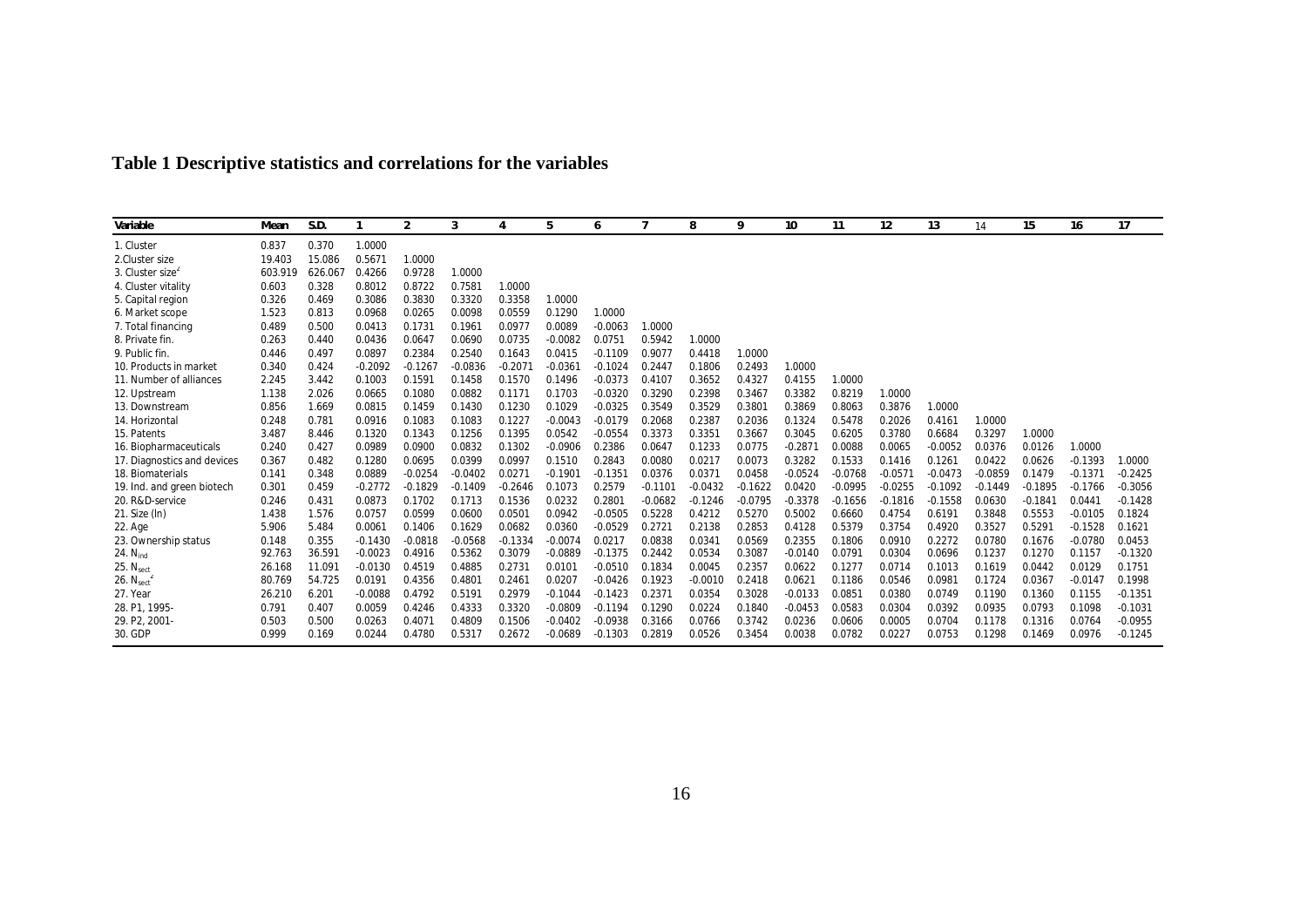<span id="page-17-0"></span>**Table 1 (continues)**

| Variable                           | 18        | 19        | 20        | 21        | 22     | 23        | 24     | 25     | 26     | 27     | 28     | 29     | 30     |
|------------------------------------|-----------|-----------|-----------|-----------|--------|-----------|--------|--------|--------|--------|--------|--------|--------|
| 18. Biomaterials                   | 1.0000    |           |           |           |        |           |        |        |        |        |        |        |        |
| 19. Ind. and green biotech         | $-0.2090$ | 1.0000    |           |           |        |           |        |        |        |        |        |        |        |
| 20. R&D-service                    | $-0.2330$ | $-0.1299$ | 1.0000    |           |        |           |        |        |        |        |        |        |        |
| $21.$ Size (In)                    | $-0.1099$ | $-0.1389$ | $-0.1688$ | 1.0000    |        |           |        |        |        |        |        |        |        |
| 22. Age                            | 0.0202    | $-0.1017$ | $-0.1096$ | 0.4545    | 1.0000 |           |        |        |        |        |        |        |        |
| 23. Ownership status               | $-0.0506$ | 0.1197    | $-0.1500$ | 0.3252    | 0.1417 | 1.0000    |        |        |        |        |        |        |        |
| 24. $N_{ind}$                      | 0.0694    | $-0.1447$ | 0.2154    | $-0.0068$ | 0.2693 | $-0.1150$ | 1.0000 |        |        |        |        |        |        |
| 25. $N_{\text{sect}}$              | $-0.3710$ | $-0.1141$ | 0.2935    | 0.0607    | 0.2641 | $-0.0794$ | 0.8059 | 1.0000 |        |        |        |        |        |
| 26. N <sub>sort</sub> <sup>2</sup> | $-0.3791$ | $-0.1506$ | 0.3236    | 0.0806    | 0.2609 | $-0.0771$ | 0.7477 | 0.9741 | 1.0000 |        |        |        |        |
| 27. Year                           | 0.0692    | $-0.1433$ | 0.2157    | $-0.0175$ | 0.2806 | $-0.1137$ | 0.9765 | 0.7902 | 0.7286 | 1.0000 |        |        |        |
| 28. P1. 1995-                      | 0.0733    | $-0.1356$ | 0.1748    | $-0.0347$ | 0.2021 | $-0.1230$ | 0.8447 | 0.6819 | 0.5996 | 0.8063 | 1.0000 |        |        |
| 29. P2. 2001-                      | 0.0314    | $-0.1179$ | 0.1917    | 0.0579    | 0.2472 | $-0.0555$ | 0.8196 | 0.6645 | 0.6764 | 0.7869 | 0.5171 | 1.0000 |        |
| 30. GDP                            | 0.0508    | $-0.1368$ | 0.2124    | 0.0220    | 0.2909 | $-0.0866$ | 0.9419 | 0.7564 | 0.7284 | 0.9553 | 0.7231 | 0.8414 | 1.0000 |

## **4 Results**

The results of the analyses are presented in Table 2 (variables are defined in section 3.1.). Model 1 includes all of the control variables. In models 2–4, we add the three different variables one by one to test the effect of cluster location on the hazard of failure. None of the variables (cluster dummy, cluster size and cluster size<sup>2</sup>, and cluster vitality) reach statistical significance. The same applies to full models (see models 15 and 16). Here, we report only those full models (i.e., 15 and 16) that include the cluster vitality variable (as the effect is closest to statistical significance of the used cluster location variables). However, we also test full models in which the other two cluster location variables are present and note that their effects are nonsignificant and that the coefficients for the other variables of interest remain the same as in models 1[5](#page-17-0) and 16<sup>5</sup>.

<sup>&</sup>lt;sup>5</sup> These models are available by request.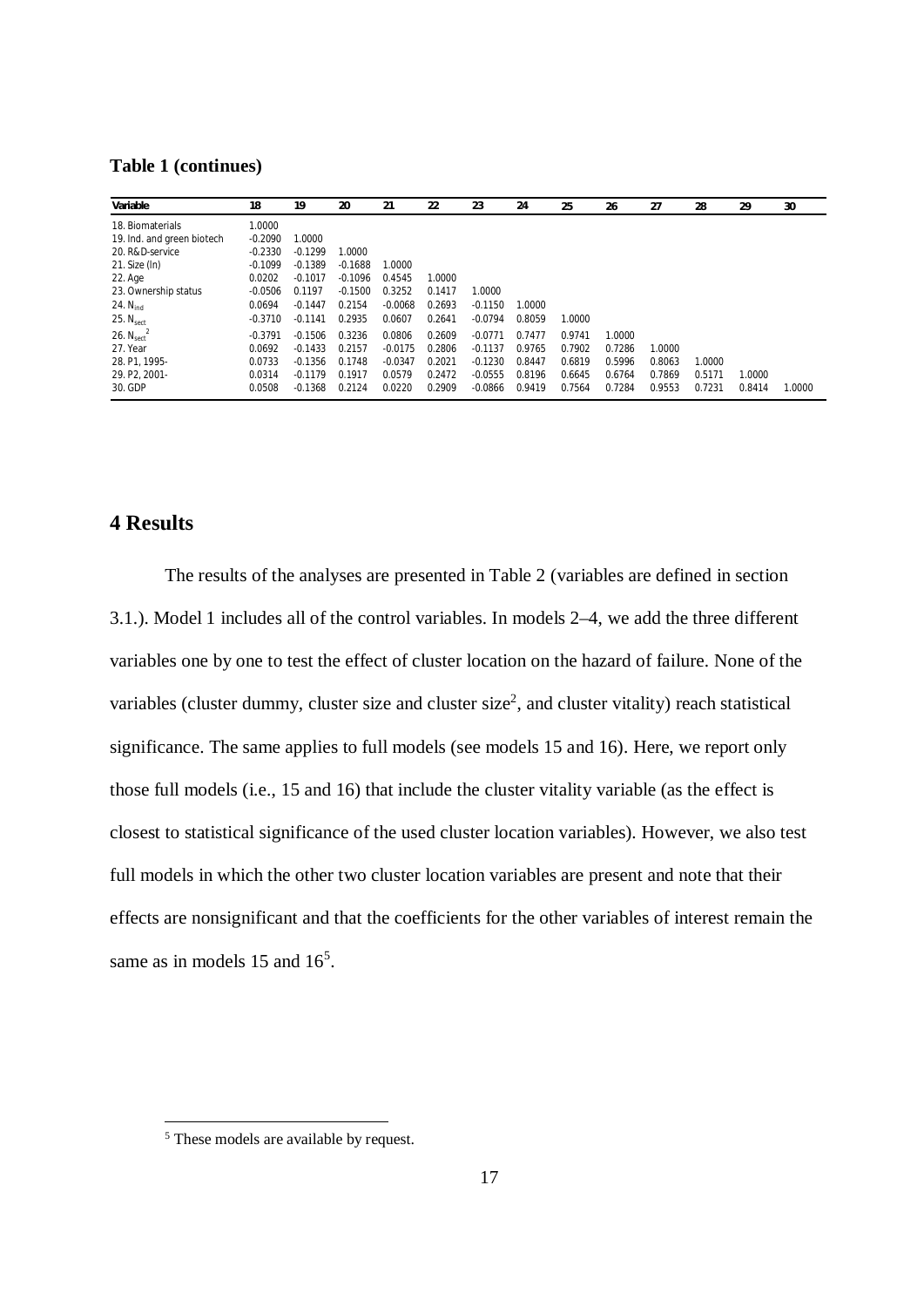| Variables                 |          |                     |         |          |           |          |                      |                       |           |                      |          |                                |                                 |                                 | Model1 Model2 Model3 Model4 Model5 Model6 Model7 Model8 Model9 Model10 Model11 Model12 Model13 Model14 Model15 Model16 Model17 Model18 |                                  |
|---------------------------|----------|---------------------|---------|----------|-----------|----------|----------------------|-----------------------|-----------|----------------------|----------|--------------------------------|---------------------------------|---------------------------------|----------------------------------------------------------------------------------------------------------------------------------------|----------------------------------|
| Firm-specific variables   |          |                     |         |          |           |          |                      |                       |           |                      |          |                                |                                 |                                 |                                                                                                                                        |                                  |
| Cluster                   | $-0.114$ |                     |         |          |           |          |                      |                       |           |                      |          |                                |                                 |                                 |                                                                                                                                        |                                  |
| Cluster size              | (0.345)  | 0.032               |         |          |           |          |                      |                       |           |                      |          |                                |                                 |                                 |                                                                                                                                        |                                  |
| Cluster size <sup>2</sup> |          | (0.044)<br>$-0.001$ |         |          |           |          |                      |                       |           |                      |          |                                |                                 |                                 |                                                                                                                                        |                                  |
| Cluster vitality          |          | (0.001)             | 0.077   |          |           |          |                      |                       |           |                      |          |                                | $-0.567$                        | $-0.603$                        | $-2.363$                                                                                                                               | $-0.382$                         |
| Capital region            |          |                     | (0.442) | $0.751*$ |           |          |                      |                       |           |                      |          |                                | (0.585)<br>$0.997*$             | (0.585)<br>$1.006*$             | (2.348)<br>4.081                                                                                                                       | (0.631)<br>$0.379*$              |
| Market scope              |          |                     |         | (0.286)  | $0.576**$ |          |                      |                       |           |                      |          |                                | (0.395)<br>$0.633**$            | (0.394)<br>$0.623*$             | (4.770)                                                                                                                                | (0.235)<br>$0.646*$              |
| Total financing           |          |                     |         |          | (0.120)   | $-0.000$ |                      |                       |           |                      |          |                                | (0.242)                         | (0.244)                         |                                                                                                                                        | (0.266)                          |
| Private fin.              |          |                     |         |          |           | (0.326)  | $1.044**$            |                       |           |                      |          |                                | $1.263**$                       | $1.297**$                       | $3.906*$                                                                                                                               | 0.828†                           |
| Public fin.               |          |                     |         |          |           |          | (0.346)<br>$-0.896*$ |                       |           |                      |          |                                | (0.423)<br>$-0.703*$            | (0.427)<br>$-0.717*$            | (1.764)<br>$-2.087$                                                                                                                    | (0.504)<br>$-0.857$ <sup>+</sup> |
| Products in market        |          |                     |         |          |           |          | (0.340)              | $-0.694$ <sup>+</sup> |           |                      |          |                                | (0.420)<br>$-0.722$             | (0.420)<br>$-0.706$             | (1.767)<br>$-1.007$                                                                                                                    | (0.492)<br>$-1.243*$             |
| Number of alliances       |          |                     |         |          |           |          |                      | (0.434)               | $-0.247*$ |                      |          |                                | (0.541)<br>$-0.346**$           | (0.544)                         | (4.371)<br>$-0.792$ <sup>+</sup>                                                                                                       | (0.599)<br>$-0.325*$             |
| Upstream                  |          |                     |         |          |           |          |                      |                       | (0.103)   | $-0.138$             |          |                                | (0.127)                         | $-0.283$ <sup>†</sup>           | (0.442)                                                                                                                                | (0.158)                          |
| Downstream                |          |                     |         |          |           |          |                      |                       |           | (0.135)<br>$-0.386*$ |          |                                |                                 | (0.168)<br>$-0.460*$            |                                                                                                                                        |                                  |
| Horizontal                |          |                     |         |          |           |          |                      |                       |           | (0.214)<br>$-0.420$  |          |                                |                                 | (0.239)<br>$-0.252$             |                                                                                                                                        |                                  |
| Patents                   |          |                     |         |          |           |          |                      |                       |           | (0.431)              | $-0.055$ |                                | $-0.001$                        | (0.513)<br>0.002                | 0.159                                                                                                                                  | 0.012                            |
| Biopharmaceuticals        |          |                     |         |          |           |          |                      |                       |           |                      | (0.052)  | $0.882**$                      | (0.049)<br>0.157                | (0.050)<br>0.146                | (0.460)                                                                                                                                | (0.054)<br>0.276                 |
| Diagnostics and devices   |          |                     |         |          |           |          |                      |                       |           |                      |          | (0.334)<br>$0.605\dagger$      | (0.470)<br>$-0.125$             | (0.472)<br>$-0.142$             |                                                                                                                                        | (0.544)<br>0.353                 |
| Biomaterials              |          |                     |         |          |           |          |                      |                       |           |                      |          | (0.310)<br>$-0.102$            | (0.515)<br>0.137                | (0.516)<br>0.167                |                                                                                                                                        | (0.561)<br>0.175                 |
| Ind. and green biotech    |          |                     |         |          |           |          |                      |                       |           |                      |          | (0.523)<br>$1.370**$           | (0.761)<br>0.483                | (0.769)<br>0.481                |                                                                                                                                        | (0.823)<br>$1.103*$              |
| R&D-service               |          |                     |         |          |           |          |                      |                       |           |                      |          | (0.344)<br>$-0.042$<br>(0.360) | (0.569)<br>$-1.030*$<br>(0.484) | (0.569)<br>$-1.008*$<br>(0.489) |                                                                                                                                        | (0.536)                          |

## **Table 2 Estimated Cox hazard-rate models for the failure of the Finnish biotechnology firms**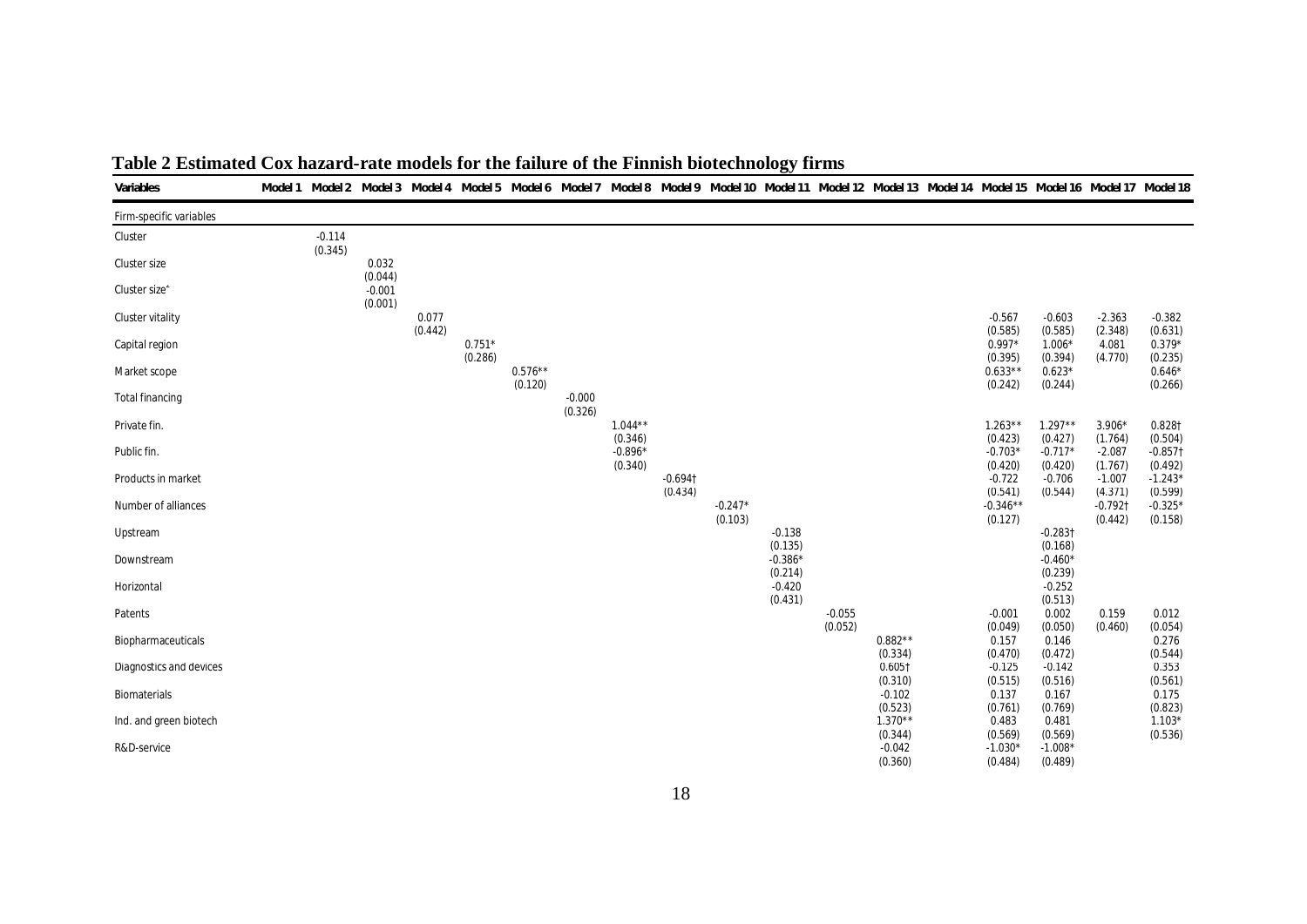## **Table 2 (continues) Estimated Cox hazard-rate models for the failure of the Finnish biotechnology firms**

| Variables                              | Model 1               | Model 2                 | Model 3                  | Model 4               | Model 5                        | Model 6                 | Model 7               |                       | Model 8 Model 9                |                          | Model 10 Model 11     | Model 12 Model 13               |                       | Model 14                        | Model 15                        | Model 16 Model 17               |                                  | Model 18                         |
|----------------------------------------|-----------------------|-------------------------|--------------------------|-----------------------|--------------------------------|-------------------------|-----------------------|-----------------------|--------------------------------|--------------------------|-----------------------|---------------------------------|-----------------------|---------------------------------|---------------------------------|---------------------------------|----------------------------------|----------------------------------|
| Size (In)                              | $-0.485**$<br>(0.127) | $-0.480**$<br>(0.127)   | $-0.498**$<br>(0.128)    | $-0.487**$<br>(0.128) | $-0.512**$<br>(0.128)          | $-3.385**$<br>(0.127)   | $-0.450**$<br>(0.138) | $-0.445**$<br>(0.145) | $-0.468**$<br>(0.136)          | $-0.276$ t<br>(0.147)    | $-0.272$ t<br>(0.150) | $-0.461**$<br>(0.141)           | $-0.421**$<br>(0.128) | $-0.432**$<br>(0.122)           | $-0.225$<br>(0.186)             | $-0.237$<br>(0.190)             | $-0.644$<br>(0.819)              | $-0.098$<br>(0.212)              |
| Age                                    | $-1.225$<br>(0.560)   | $-1.248*$<br>(0.564)    | $-1.241$<br>(0.563)      | $-1.222$<br>(0.560)   | $-1.379'$<br>(0.565)           | $-0.499$<br>(0.578)     | $-1.197$<br>(0.565)   | $-0.701$<br>(0.579)   | $-1.0651$<br>(0.568)           | $-1.106$<br>(0.559)      | $-1.108*$<br>(0.560)  | $-1.156*$<br>(0.564)            | $-0.685$<br>(0.579)   | $-1.556*$<br>(0.549)            | $-0.101$<br>(0.223)             | $-0.111$<br>(0.235)             | $-2.130$<br>ΝA                   | 0.469<br>(0.653)                 |
| Ownership status                       | 0.7071<br>(0.386)     | 0.6751<br>(0.398)       | 0.7641<br>(0.392)        | 0.7181<br>(0.442)     | 0.7101<br>(0.384)              | 0.669<br>(0.409)        | 0.6951<br>(0.386)     | 0.603<br>(0.386)      | $0.857*$<br>(0.396)            | 0.7181<br>(0.397)        | 0.7121<br>(0.399)     | $0.717$ <sup>+</sup><br>(0.388) | 0.476<br>(0.400)      | 0.634<br>(0.386)                | 0.612<br>(0.436)                | 0.624<br>(0.438)                | $-2.106$<br>(3.804)              | 0.701<br>(0.496)                 |
| Environmental variables                |                       |                         |                          |                       |                                |                         |                       |                       |                                |                          |                       |                                 |                       |                                 |                                 |                                 |                                  |                                  |
| $N_{ind}$                              |                       |                         |                          |                       |                                |                         |                       |                       |                                |                          |                       |                                 |                       | $-0.022$                        | $-0.044$                        | $-0.044$                        | 0.086                            | $-0.054$                         |
| $N_{\text{sect}}$                      |                       |                         |                          |                       |                                |                         |                       |                       |                                |                          |                       |                                 |                       | (0.030)<br>$-0.190$<br>(0.100)  | (0.034)<br>$-0.262*$<br>(0.123) | (0.034)<br>$-0.273*$<br>(0.125) | (0.233)<br>$-3.150$<br>(2.951)   | (0.038)<br>$-0.280$ t<br>(0.145) |
| $N_{\text{sect}}^{\prime}$             |                       |                         |                          |                       |                                |                         |                       |                       |                                |                          |                       |                                 |                       | $0.031*$                        | $0.039*$                        | 0.041'                          | 0.464                            | $0.045$ <sup>†</sup>             |
| Year                                   | 0.067<br>(0.103)      | 0.063<br>(0.103)        | 0.065<br>(0.103)         | 0.066<br>(0.103)      | 0.107<br>(0.103)               | 0.168<br>(0.111)        | 0.074<br>(0.103)      | 0.104<br>(0.106)      | 0.080<br>(0.104)               | 0.092<br>(0.103)         | 0.090<br>(0.103)      | 0.055<br>(0.104)                | 0.118<br>(0.104)      | (0.018)<br>0.037<br>(0.162)     | (0.021)<br>0.269<br>(0.180)     | (0.022)<br>0.266<br>(0.180)     | (0.416)<br>0.243<br>(1.364)      | (0.026)<br>0.212<br>(0.206)      |
| P <sub>1</sub>                         | $-0.637$<br>(0.637)   | $-0.630$<br>(0.638)     | $-0.708$<br>(0.645)      | $-0.649$<br>(0.641)   | $-0.722$<br>(0.641)            | $-0.702$<br>(0.649)     | $-0.697$<br>(0.640)   | $-0.751$<br>(0.645)   | $-0.687$<br>(0.644)            | $-0.666$<br>(0.638)      | $-0.681$<br>(0.639)   | $-0.841$<br>(0.671)             | $-0.673$<br>(0.644)   | $-0.549$<br>(0.868)             | $-0.691$<br>(0.895)             | $-0.698$<br>(0.893)             | $-44.114$<br>ΝA                  | $-0.215$<br>(1.023)              |
| P <sub>2</sub>                         | 1.080†<br>(0.577)     | 1.0871<br>(0.577)       | 1.1101<br>(0.587)        | $1.083 -$<br>(0.577)  | 0.9971                         | 0.876<br>(0.594)        | 1.0051<br>(0.585)     | 1.012†<br>(0.579)     | 0.9951                         | 0.9761<br>(0.584)        | 0.9911<br>(0.585)     | 0.864<br>(0.601)                | 1.0701<br>(0.579)     | $1.551$ <sup>-</sup><br>(0.822) | 1.376<br>(0.836)                | 1.371<br>(0.835)                | 23.395                           | 1.127<br>(0.901)                 |
| GDP                                    | $-3.090$<br>(3.400)   | $-2.986$<br>(3.412)     | $-3.112$<br>(3.411)      | $-3.102$<br>(0.362)   | (0.575)<br>$-4.067$<br>(3.423) | $-5.214$<br>(3.556)     | $-2.979$<br>(0.386)   | $-2.776$<br>(3.435)   | (0.582)<br>$-3.203$<br>(3.425) | $-3.577$<br>(3.444)      | $-3.386$<br>(3.448)   | $-1.285$<br>(3.736)             | $-4.194$<br>(3.455)   | $-0.698$<br>(3.651)             | $-1.849$<br>(4.202)             | $-1.603$<br>(4.235)             | (21.836)<br>$-1.661$<br>(34.441) | 3.929<br>(4.795)                 |
| Log likelihood<br>Chi-square           | $-238.100$<br>27.00** | $-238.046$<br>$27.11**$ | $-237.724$<br>$27.75***$ | $-238.084$<br>27.04*  | $-234.767$<br>$33.67**$        | $-228.006$<br>$47.19**$ | $-237.076$<br>24.15*  | -231.472<br>$35.36*$  | $-232.674$<br>30.82**          | $-233.334$<br>$31.64***$ | -232.780<br>$32.71**$ | -222.941<br>$30.36**$           | $-227.333$<br>48.54** | $-237.337$<br>28.53**           | -202.205<br>89.96**             | $-202.015$<br>87.31**           | $-12.755$<br>45.28**             | -150.758<br>$66.36**$            |
| Number of failures                     | 55                    | 55                      | 55                       | 55                    | 55                             | 55                      | 55                    | 55                    | 55                             | 55                       | 55                    | 55                              | 55                    | 55                              | 55                              | 55                              | 11                               | 42                               |
| Number of subjects<br>Number of spells | 195<br>1703           | 195<br>1703             | 195<br>1703              | 195<br>1703           | 195<br>1703                    | 195<br>1703             | 195<br>1703           | 195<br>1703           | 195<br>1703                    | 195<br>1703              | 195<br>1703           | 195<br>1703                     | 195<br>1703           | 195<br>1703                     | 195<br>1703                     | 195<br>1703                     | 47<br>350                        | 148<br>1349                      |

\*\* =  $p$  < 0.01; \* =  $p$  < 0.05;  $t = p$  < 0.10 (two-tailed tests). Standard errors in parentheses.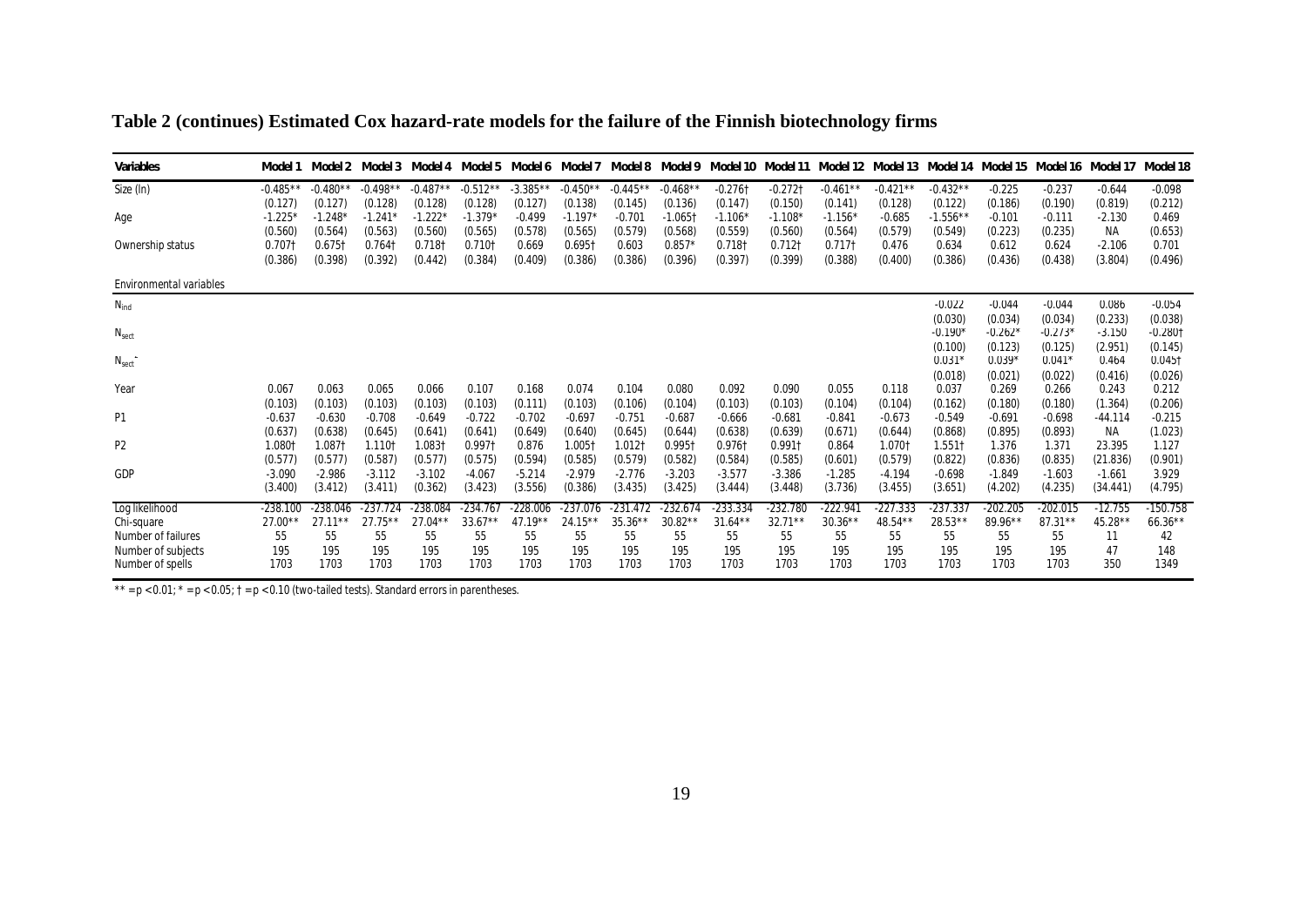To further explore our findings we add a dummy variable for firms that are located in the largest cluster of the country, namely, the capital region. The capital region is also the region with the highest level of economic activity. Interestingly, as model 5 and full models 15 and 16 show, a location in the capital region increases the hazard of failure of biotechnology firms (Model 15: 0.997, p<0.05). The effect of the dummy also remains robust when entered simultaneously with the other cluster location variables. Similarly, including the dummy in the models does not affect the coefficients for the other cluster location variables.

We next test the effect of market scope on the firm hazard of failure (model 6 and full models 15 and 16) and find that a wider market scope increases the failure hazard (model 15: 0.633, p<0.01). To study the effect of receiving financing, we first enter a dummy variable, which includes all of the different types of financing, into model 7 and note that the variable has no effect on the failure hazard. The variable also has no effect in the full models (15 and 16). The situation changes when financing from public and private sources are treated separately. As model 8 and full models 15 and 16 suggest, the private financing dummy has a positive effect on the rate of failure (model 15: 1.263,  $p<0.01$ ), whereas receiving public financing seems to lower the rate of failure (model 15:  $-0.703$ ,  $p<0.05$ ).

Model 9 adds the variable related to firms' products. Note that when the effect of the variable is estimated only with control variables included, the variable has a significant and negative effect on the firm failure hazard (-0.694, p<0.1). However, in full models 15 and 16, the effect of the variable is no longer significant.

Concerning the number of alliances, model 10 first includes the variable of total number of alliances. Matching our expectation, the variable has a negative effect on the failure hazard of the firms  $(-0.247, p<0.05)$ . The effect also remains in the full model (model) 15: -0.346, p<0.01). To further explore whether the effect of alliances varies by alliance type, we enter separate variables for upstream, downstream, and horizontal alliances into model 11.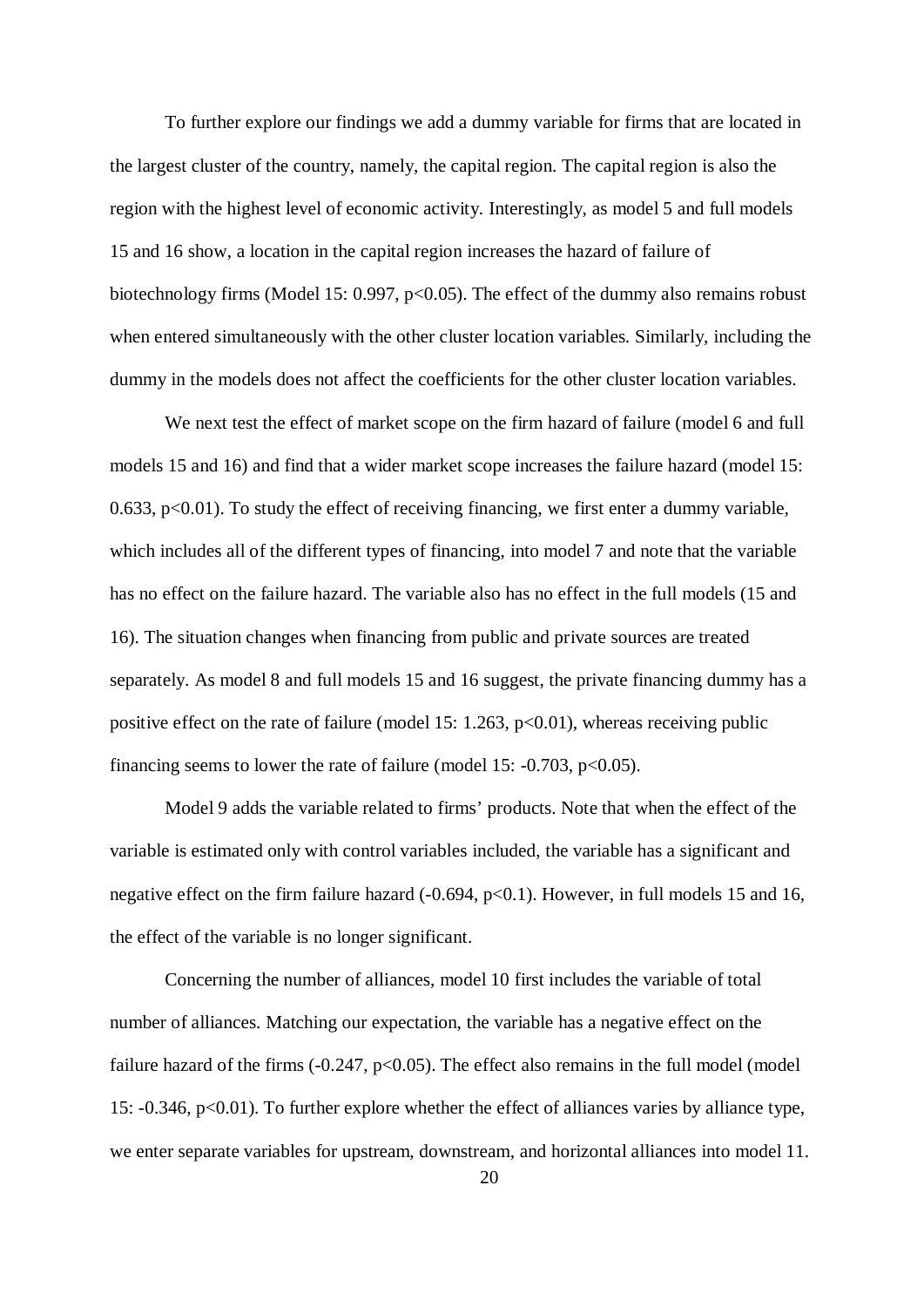<span id="page-21-1"></span><span id="page-21-0"></span>According to the model, only the hazard-lowering effect of downstream alliances is statistically significant  $(-0.386, p<0.05)$ . The effects of upstream and horizontal alliances are also negative but not statistically significant. When full model 16 is considered, the hazardlowering effect of downstream alliances retains its significance (-0.460, p<0.05). In addition, the negative effect of upstream alliances becomes statistically significant  $(-0.283, p<0.1)$ .

As suggested by model 12 and full models 15 and 16, the number of patents seems to have no significant effect on the failure hazard. Next, concerning the direct effect of sectors, model 13 includes the biotechnology sector dummies. When their effects are estimated only with control variables included, it appears that firms in the biopharmaceutical sector  $(0.882, ...)$  $p<0.01$ ), the diagnostics and devices sector (0.605,  $p<0.1$ ), and the industrial and green biotech sector  $(1.370, p<0.01)$  face a higher hazard of failure than do firms that do not operate in these sectors. However, when full models 15 and 16 are considered, the effects of the sector variables change. Specifically, firms in the service sector have a significantly lower hazard of failure (model 15:  $-1.030$ ,  $p<0.05$ ) than do firms that do not operate in the sector.

When examining the effect of industry density, we note that sector-level density has a U-shaped effect on failure hazard. In contrast to our expectations, industry-level density has a nonsignificant hazard-lowering effect on the rate of failure. Thus, the industry-level legitimation does not play a role in the current research context<sup>[6](#page-21-0)</sup>.

Next, to explore whether firms' business model moderates the effects of other determinants of interest, we divide the sample into two sub-samples and run models that are separate from those with all of the variables included. The first sub-sample consists of service-focused biotechnology firms (see model  $11<sup>7</sup>$  $11<sup>7</sup>$  $11<sup>7</sup>$ ), and the second consists of product-

<sup>&</sup>lt;sup>6</sup> We also test models in which a squared industry-level density variable is included. This does not change the results.

 $<sup>7</sup>$  Because the sub-sample of service-oriented firms includes only 350 observations, the results should be</sup> interpreted with caution. The market scope variable and sector dummies are not included in model 17 because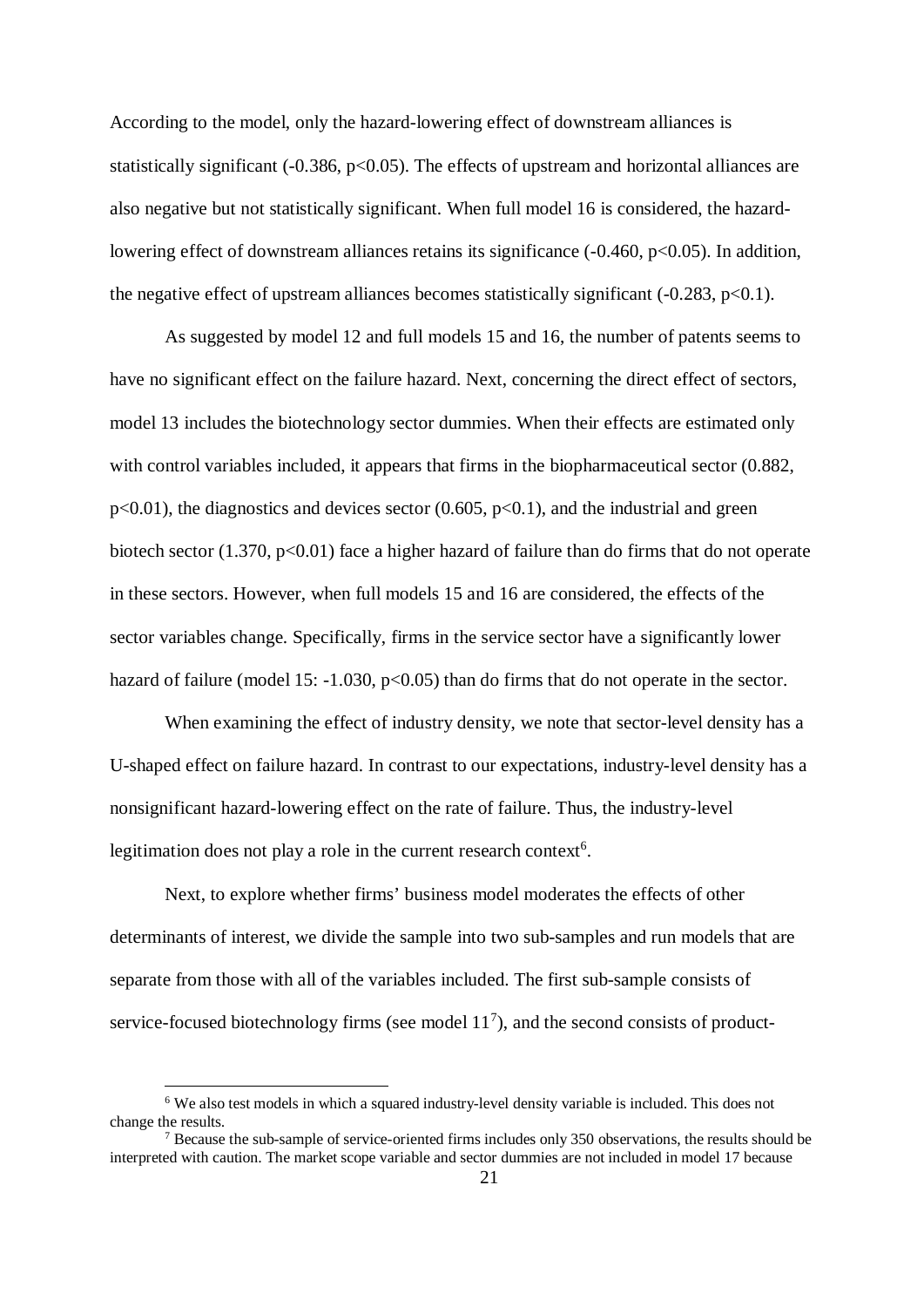focused firms (see model 12). Cluster vitality (nonsignificant), private financing (3.906, p<0.05 for service firms,  $0.828$ , p<0.1 for product firms), number of alliances (-0.792, p<0.1 for service firms,  $-0.325$ ,  $p<0.05$  for product firms), and number of patents (nonsignificant) have similar effects for firms in the two sub-samples and the sub-samples and the whole sample. The first difference is related to the effect of the capital region dummy; the hazardincreasing effect of the variable is significant only for service-focused firms  $(4.081, p<0.05$ for service firms). Second, the failure-decreasing effect of public financing is statistically significant only for product-focused firms  $(-0.857, p<0.1)$ . Third, products on the market has a negative and statistically significant effect only on the failure of product-focused firms (- 1.243, p<0.05). Finally, density has a statistically significant U-shaped effect on failure hazard only for product-focused firms (N<sub>sect</sub> -0.280, p<0.1, N<sub>sect</sub><sup>2</sup> 0.045, p<0.1).

## **5 Discussion and conclusion**

We examined the question of firm survival and success in the context of the Finnish biotechnology industry. We provided a contribution to the literature on firm survival (Audretsch and Mahmood 1995; Cooper 1993; Geroski et al. 2010; Josefy et al. 2017; Kalleberg and Leicht 1991; Strotmann 2007) by arguing and showing that survival and success are distinct dimensions of performance and that they are not necessarily driven by similar determinants. Our findings also offer policy relevant implications that help to explain and understand how the firm and industry related factors facilitate or constrain the survival of small and medium-sized high-technology firms. Next, we discuss about these theoretical and practical implications of our study.

service firms predominantly operate in one sector. Due to the small number of observations in the service sector sub-sample, we do not add lower-level alliance variables into the models.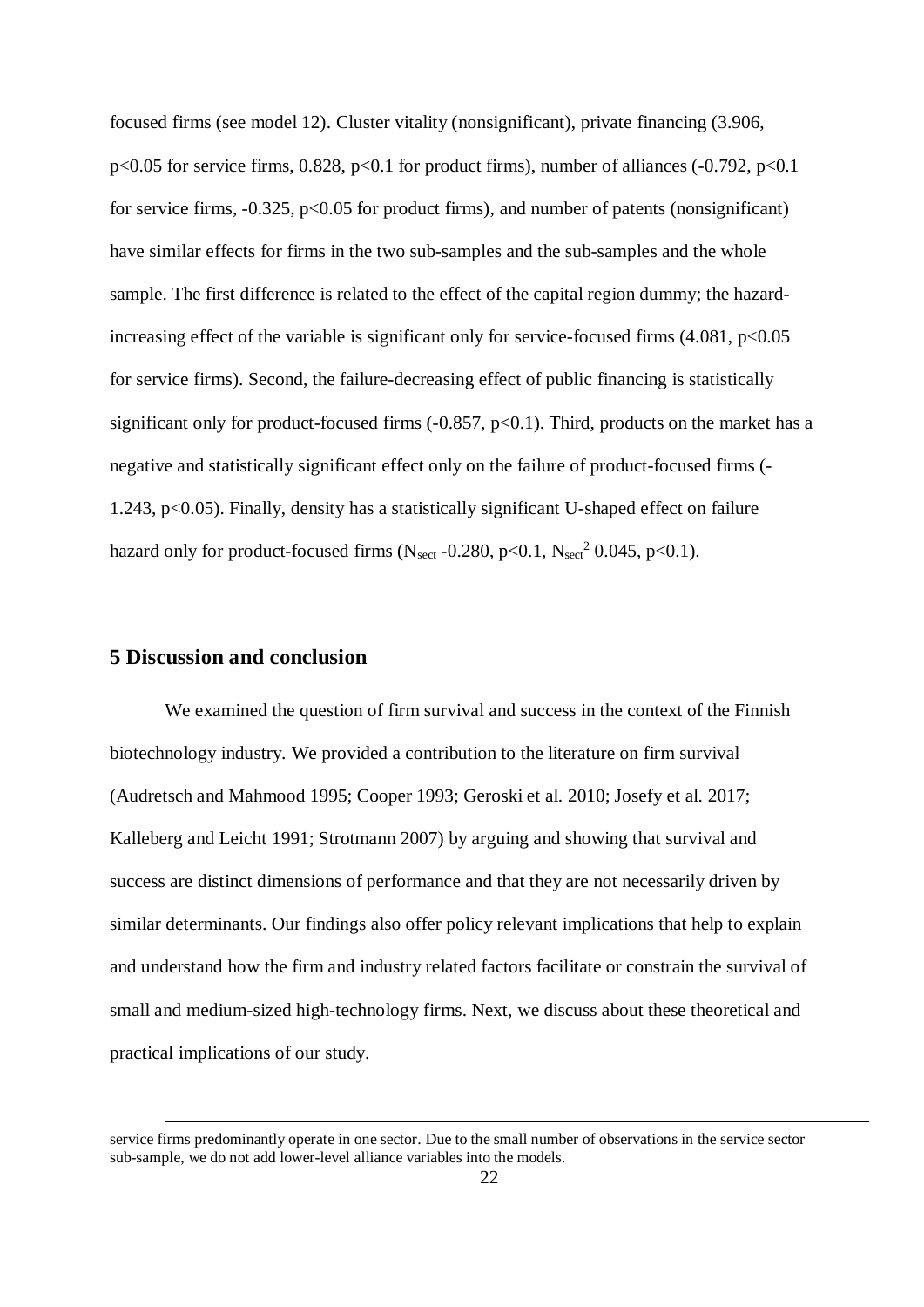First, our findings indicate that extensive networks both in terms of upstream and downstream alliances enhance the survival possibilities of DBFs. Thus, an access to external resources and capabilities is not only important in terms of enhancing successful performance (e.g. Rothaermel and Deeds 2006), but it is an important aspect in ensuring the survival as well. Similarly, we show that it is important for the industry to achieve "critical mass" and legitimacy to enable firm survival. Although a greater number of firms is typically associated with a higher level of competition, our results indicate that the competitive effect starts to dominate only after a certain density has been reached. Before that point, increasing density increases firms' life chances.

Our findings regarding financing, clustering and patenting show that the survival of DBFs is also dependent on conditions that are not typically linked with the successful performance of small and medium-sized high-technology firms. First, we find that the total equity financing that the DBFs have received has no statistically significant effect on firm failure. However, when we divide the financing into public and private sources, the results suggest that private financing has a positive effect on firm failure rate, whereas public financing has a significant negative effect on firm failure rate. In other words, public financing can be considered as having an important positive effect on firm survival.

As a clear policy implication, this finding indicates that the source of finance matters, and as regards to the question of firm survival it is likely to be different compared to the source of financing of the most successful DBFs (cf. Ahmed and Cozzarin 2009). Indeed, in the context of Finland, the public sources for financing (i.e. TEKES and SITRA) have had central roles in the financing of biotechnology firms (Hermans et al. 2006). Although TEKES and SITRA both strive for financing R&D activities that have a commercial potential, it can be argued that in comparison to private financing, this type of public financing is more inefficient or hesitant in distinguishing potentially successful firms from unsuccessful firms.

23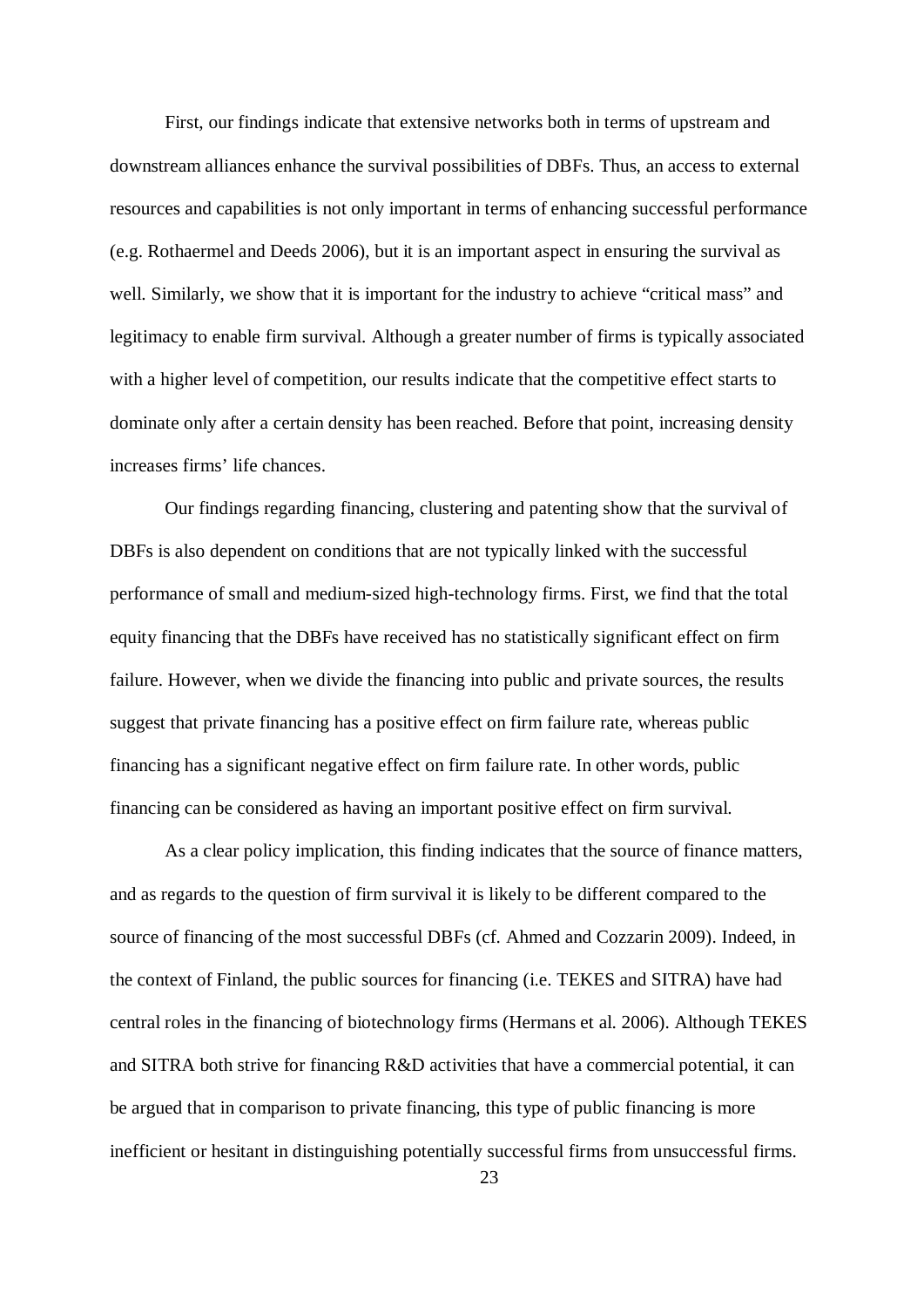Regarding the effects of clusters, we find that neither location in a biotechnology cluster nor cluster characteristics have a statistically significant effect on firm failure. This result is not in line with most of the earlier studies focused on explaining successful performance of firms (DeCarolis and Deeds 1999; Folta et al. 2006; McCann and Folta 2011; Stuart and Sorenson 2003). While we conclude that DBFs can survive without being located in clusters, we also consider potential context-related explanations for our finding. The first explanation relates to the size of Finland and relatively short distances between firms compared to those in North America. The entire Finnish biotechnology industry may be considered as one coherent cluster. Second, many entrepreneurs have networked with one another during their years of education related to biotechnology and may already have functioning relationships with parties that can help them run their own business.

Interestingly, however, we find that those firms that are located in the largest agglomeration of biotechnology firms and Finnish economic activity in general, the capital region of Helsinki, face a significantly higher risk of failure than do firms that are located outside of the region. This higher risk exists despite the many important external resources for biotechnology firms that are present in the capital region. We consider that one reason for this finding is that a strong biotechnology identity has not developed in the capital region because biotechnology-related activities are scattered around the region. Furthermore, the industry has not achieved any special role in the capital region because the economic significance of the industry has been relatively small. By contrast, in smaller cities a stronger identity has developed around biotechnology. In these cities biotechnology-related activities are highly concentrated in certain geographical areas and the municipalities have played an active role in supporting the development of the clusters (Höyssä et al. 2004). Altogether, research on industrial identities and cluster construction (Romanelli and Khessina 2005) supports our suggestion regarding the role of the cluster's identity on the firm survival.

24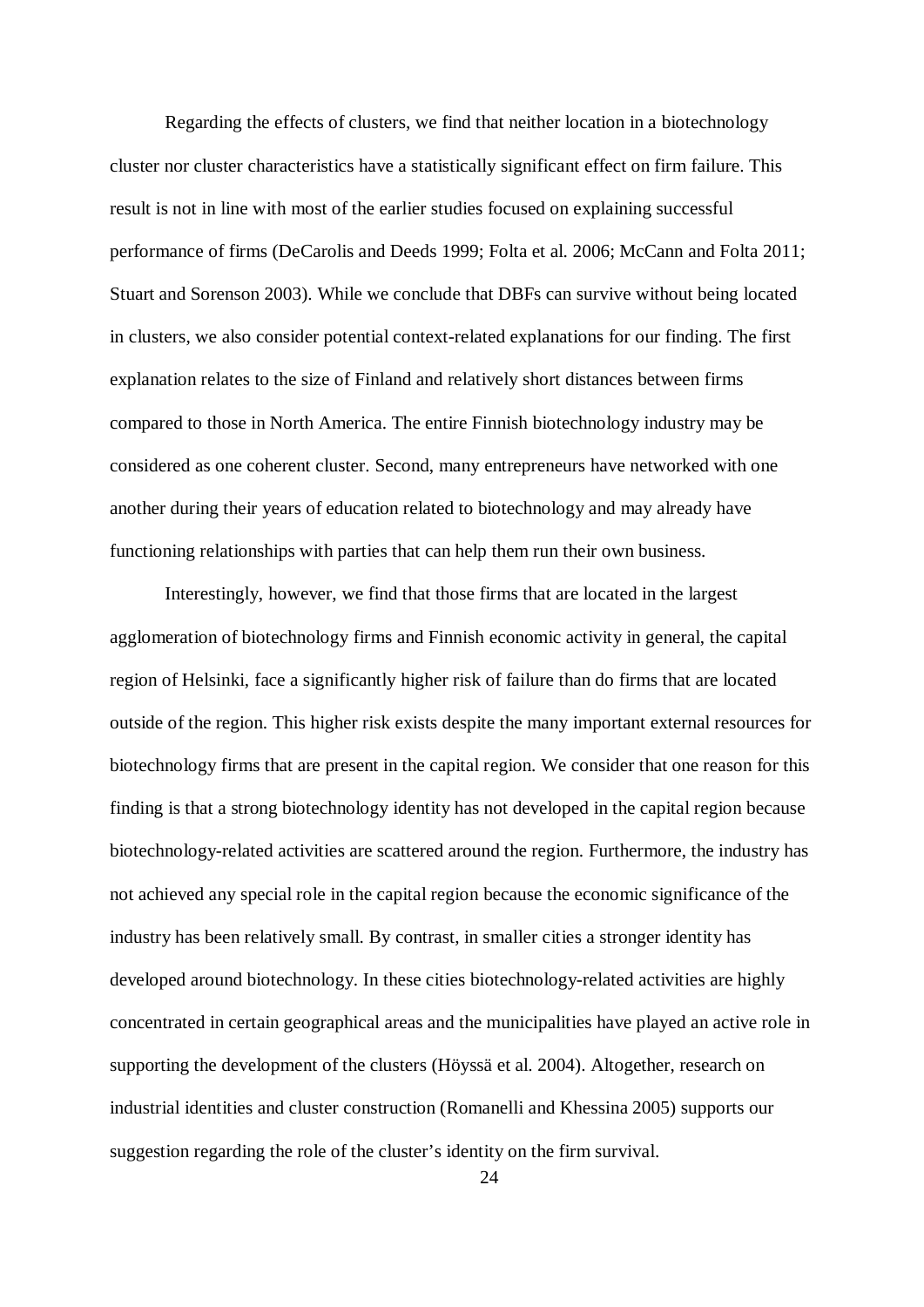We also find that the number of patents does not have a significant effect on firm failure hazard. This finding clarifies the somewhat mixed results of earlier research (see Deeds et al. 1997; Durand et al. 2008). That is, a successful firm may benefit from a versatile and valuable patent portfolio, but our findings suggest that patenting may not be a critical condition in order to ensure the survival. Earlier research has mostly agreed that patents are important for the successful performance of biotechnology firms (e.g. DeCarolis and Deeds 1999; Niosi 2003; Silverman and Baum 2002). However, Durand et al. (2008) found a negative relationship between patents and the short-term profitability of French biotechnology firms. Furthermore, the findings of Hyytinen et al. (2015) as well as Boyer and Blazy (2014) show that innovative start-ups and micro-enterprises are more likely to fail than their noninnovative counterparts. Our findings add on this body of knowledge by showing that while successful DBFs may benefit from a versatile and valuable patent portfolio, patenting may not be a critical determinant to ensure that the firm is able to survive. One core issue related to this is the notable expenditures that a patenting firm has to be committed before any economic value becomes certain. Basically, a DBF that is trying to survive may not be willing or capable to make such investments.

Our results also show that firm business model, in terms of service- or productorientation, may have both direct and indirect effects on the rate of firm failure. In general, firms in the service sector seem to have a lower failure hazard than do firms in other sectors. This finding is understandable because service firms are often able to achieve revenues and profits shortly after their founding. The results also propose that business model may moderate the relationships between other determinants and firm survival. For example, we find that products on the market have a statistically significant hazard-lowering effect only for product-oriented firms. Finally, our findings suggest that in terms of survival it is beneficial if the firm is focused on a single or few sectors.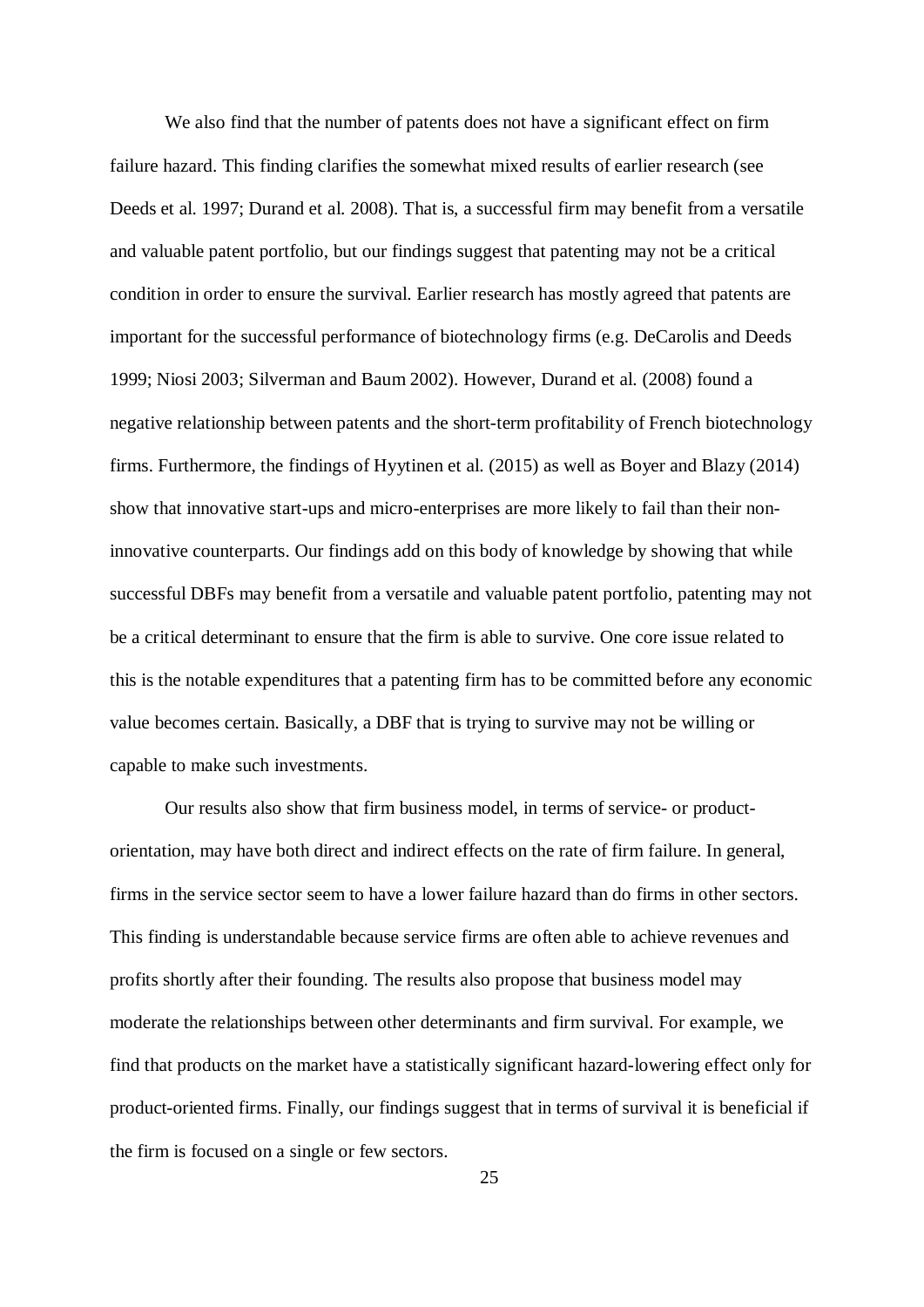As shown, these findings provide clear managerial implications for new entrepreneurs, firms that are facing the challenge of survival, and political decision-makers trying to create a favorable environment for the industry. In particular, the role of public financing should not be underestimated. We may consider it as a mechanism to the industry to achieve "critical mass" that we found also supporting firm survival. Creation of stronger cluster identities, in turn, is an issue that is closely linked to the nurturing of long-term cooperation between regional authorities and the specific industry. Yet, much research remains to be done to fully understand the role that the heterogeneity of the industry plays in the survival and success of the firms in different industrial and institutional contexts (cf. Audretsch et al. 2000). Furthermore, we do not argue that our study has captured all factors that may have positive effects on firm survival. Indeed, considering the causal complexity related to the topic, future researcher could also apply configurational methods to consider how the determinants interact with one another and how firms may choose different paths to ensure the desired outcome.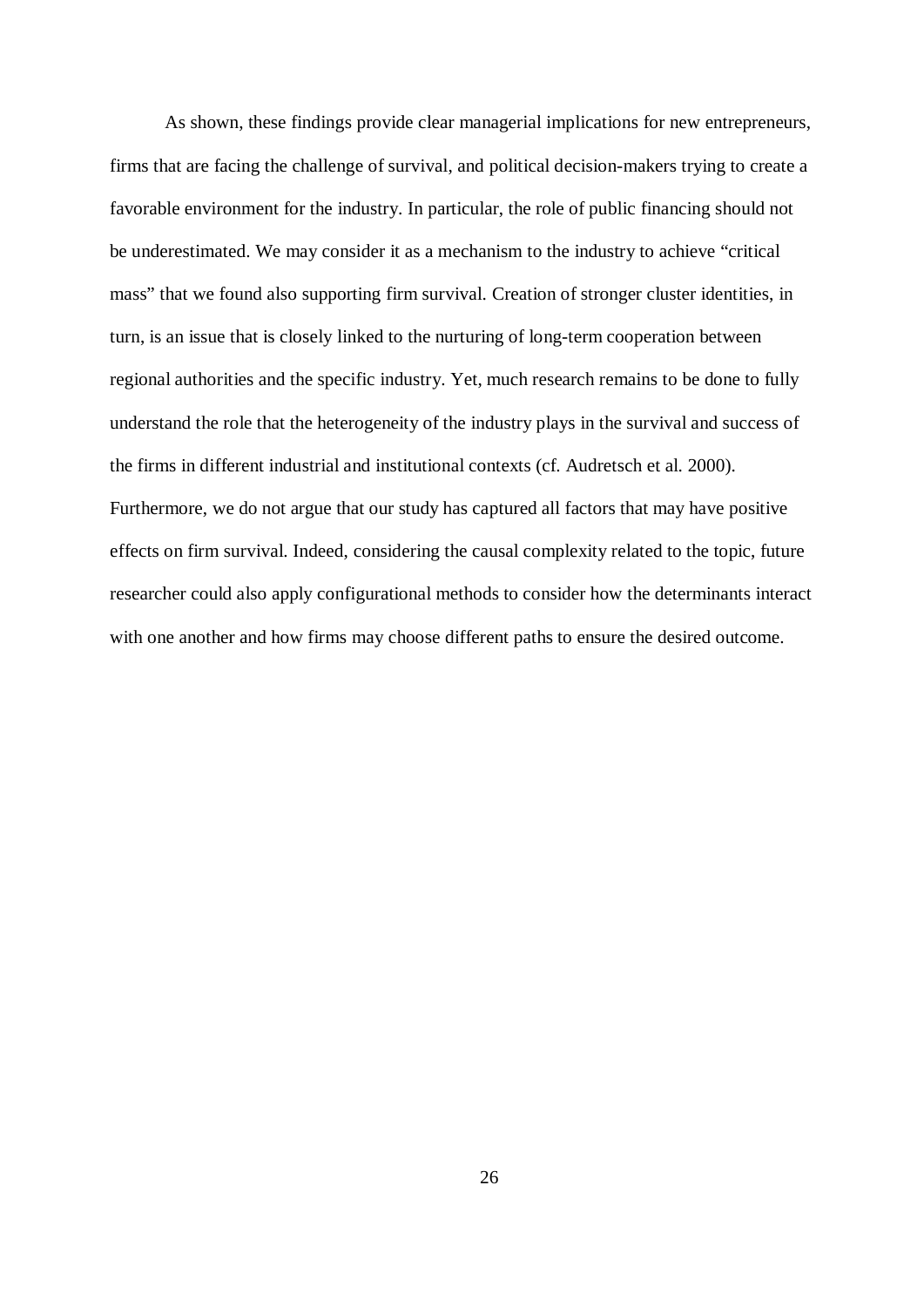## **References**

- Agarwal, R., & Sarkar, M. B. (2002). The conditioning effect of time on firm survival: An industry life cycle approach. Academy of Management Journal, 45(5), 971-994. <https://doi.org/10.2307/3069325>
- Aharonson, B. S., Baum, J. A. C. & Plunket, A. (2008). Inventive and uninventive clusters: The case of Canadian biotechnology. Research Policy, 37, 1108-1131. https://doi.org/10.1016/j.respol.2008.04.008
- Ahmed, S. & Cozzarin, B. P. (2009). Start-up funding sources and biotechnology firm growth. Applied Economics Letters, 16(13), 1341-1345. http://dx.doi.org/10.1080/13504850701367338
- Audretsch, D. (2001). The role of small firms in U.S. biotechnology clusters. Small Business Economics, 17, 3-15. https://doi.org/10.1023/A:1011140014334
- Audretsch, D. B. & Mahmood, T. (1995). New firm survival: new results using a hazard function. Review of Economics and Statistics, 77(1), 97-103.
- Audretsch, D. B., Houweling, P., & Thurik, A. R. (2000). Firm survival in the Netherlands. Review of Industrial Organization, 16(1), 1-11. https://doi.org/10.1023/A:1007824501527
- Bagchi-Sen, S. & Scully, J. L. (2004). The Canadian environment for innovation and business development in the biotechnology industry: a firm-level analysis. European Planning Studies, 12(7), 961-983. http://dx.doi.org/10.1080/0965431042000267867
- Baum, J. A. C. (1996). Organizational Ecology. Handbook of Organizations Studies. C. C. Hardy and N. W.R. Thousands Oaks, CA, Sage**:** 77-114.
- Baum, J. A. C., Calabrese, T. & Silverman, B. S. (2000). Don't go it alone: Alliance network composition and startups' performance in Canadian biotechnology. Strategic Management Journal, 21(3), 267-294. http://dx.doi.org/10.1002/(SICI)1097- 0266(200003)21:3<267::AID-SMJ89>3.0.CO;2-8
- Baum, J. A. C. & Silverman, B. S. (2004). Picking winners or building them? Alliance, intellectual, and human capital as selection criteria in venture financing and performance of biotechnology startups. Journal of Business Venturing, 19(3), 411- 436. https://doi.org/10.1016/S0883-9026(03)00038-7
- Belussi, F., Sammarra, A. & Sedita, S. R. (2010). Learning at the boundaries in an Open Regional Innovation System: A focus on firms' innovation strategies in the Emilia Romagna life science industry. Research Policy, 39(6), 710-721. https://doi.org/10.1016/j.respol.2010.01.014
- Boyer, T. & Blazy, R. (2014). Born to be alive? The survival of innovative and noninnovative French micro-start-ups. Small Business Economics, 42(4), 669-683. https://doi.org/10.1007/s11187-013-9522-8
- Cader, H. A. & Leatherman, J. C. (2011). Small business survival and sample selection bias. Small Business Economics, 37(2), 155-165. https://doi.org/10.1007/s11187-009-9240- 4
- Carroll, G. R. & Hannan, M. T. (2000). The Demography of Corporations and Industries. Princeton, N.J., Princeton University Press.
- Casper, S. (2000). Institutional adaptiveness, technology policy, and the diffusion of new business models: the case of German biotechnology. Organization Studies, 21(5), 887- 914. https://doi.org/10.1177/0170840600215003
- Cefis, E., & Marsili, O. (2005). A matter of life and death: innovation and firm survival. Industrial and Corporate Change, 14(6), 1167-1192. https://doi.org/10.1093/icc/dth081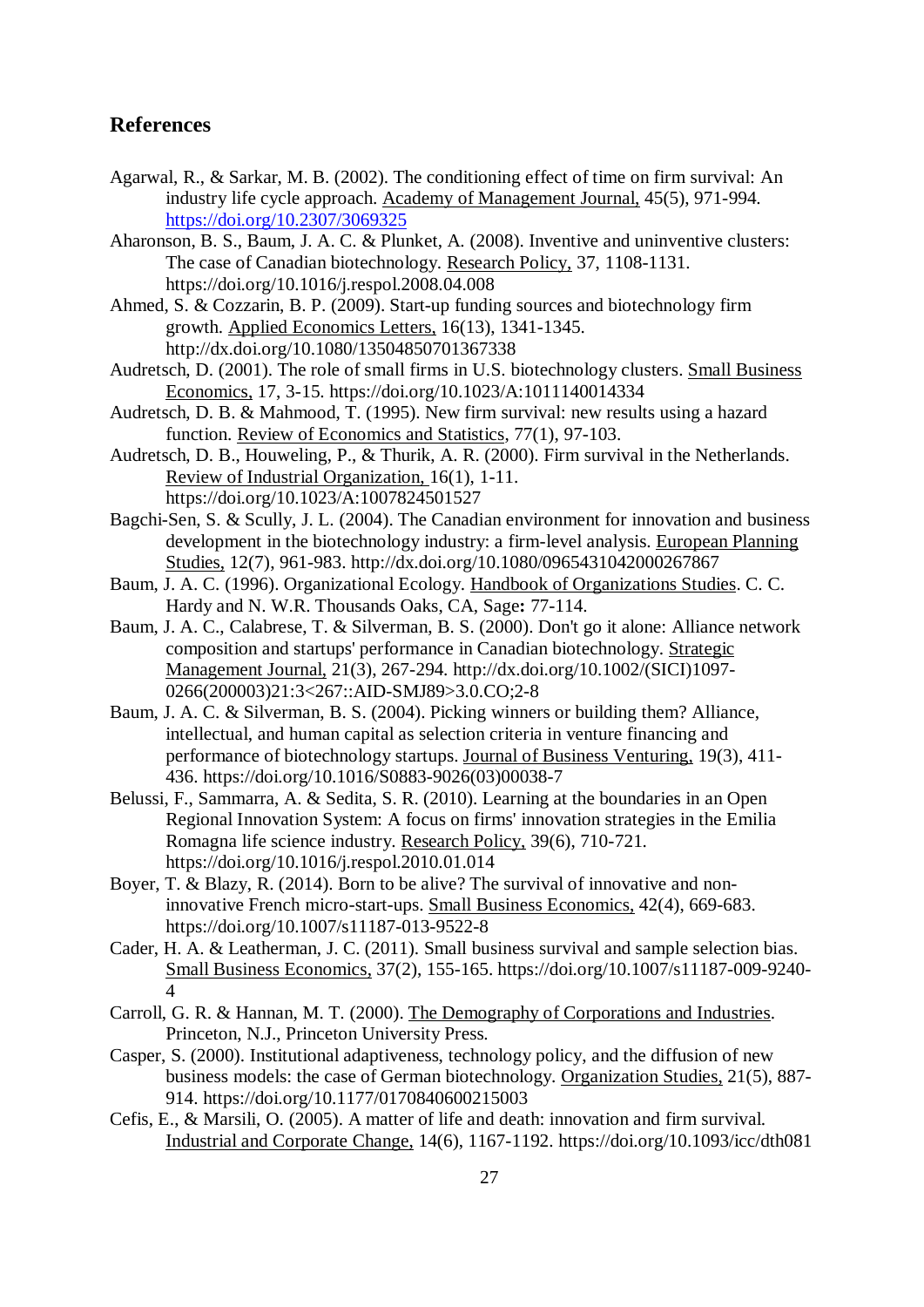- Cleves, M., Gould, W. & Gutierrez, R. (2004). An introduction to survival analysis using Stata. Texas, Stata press.
- Cooper, A. C. (1993). Challenges in predicting new firm performance. Journal of Business Venturing, 8(3), 241–253. https://doi.org/10.1016/0883-9026(93)90030-9
- Cox, D. R. (1972). Regression models and life tables. Journal of the Royal Statistical Society, B, 26, 186-220.
- Cox, D. R. (1975). Partial likelihood. Biometrika, 62(2), 269-276.
- DeCarolis, D. M. & Deeds, D. L. (1999). The impact of stocks and flows of organizational knowledge on firm performance: An empirical investigation of the biotechnology industry. Strategic Management Journal, 20(10), 953-968. https://doi.org/10.1002/(SICI)1097-0266(199910)20:10<953::AID-SMJ59>3.0.CO;2- 3
- Deeds, D. L., Decarolis, D. & Coombs, J. E. (1997). The impact of firm-specific capabilities on the amount of capital raised in an initial public offering: Evidence from the biotechnology industry. Journal of Business Venturing, 12(1), 31-46. https://doi.org/10.1016/S0883-9026(97)84970-1
- Deeds, D. L. & Hill, C. W. L. (1996). Strategic alliances and the rate of new product development: An empirical study of entrepreneurial biotechnology firms. Journal of Business Venturing, 11(1), 41-55. https://doi.org/10.1016/0883-9026(95)00087-9
- Durand, R., Bruyaka, O. & Mangematin, V. (2008). Do science and money go together? The case of the French biotech industry. Strategic Management Journal, 29, 1281-1299. https://doi.org/10.1002/smj.707
- Durand, R., Grant, R. M., & Madsen, T. L. (2017). The expanding domain of strategic management research and the quest for integration. Strategic Management Journal, 38(1), 4-16. https://doi.org/10.1002/smj.2607
- Ernst, H. (2001). Patent applications and subsequent changes of performance: evidence from time-series cross-section analyses on the firm level. Research Policy, 30, 143–157. https://doi.org/10.1016/S0048-7333(99)00098-0
- Folta, T. B., Cooper, A. C. & Baik, Y. (2006). Geographic cluster size and firm performance. Journal of Business Venturing, 21(2), 217-242. https://doi.org/10.1016/j.jbusvent.2005.04.005
- Geroski, P. A., Mata, J., & Portugal, P. (2010). Founding conditions and the survival of new firms. Strategic Management Journal, 31(5), 510-529. https://doi.org/10.1002/smj.823
- Gilding, M. (2008). 'The tyranny of distance': Biotechnology networks and clusters in the antipodes. Research Policy, 37, 1132–1144. https://doi.org/10.1016/j.respol.2008.04.004
- Hall, L. A. & Bagchi-Sen, S. (2002). A study of R&D, innovation, and business performance in the Canadian biotechnology industry. Technovation, 22(4), 231-244. https://doi.org/10.1016/S0166-4972(01)00016-5
- Hannan, M. T. & Carroll, G. R. (1992). Dynamics of organizational populations: density, legitimation, and competition. New York, Oxford University Press.
- Hermans, R. and Kulvik, M. (2006). Sustainable biotechnology development New insights into Finland. Helsinki, Taloustieto.
- Hosmer, D. W. & Lemeshow, S. (1999). Applied survival analysis: regression modelling of time to event data. Chichester, John Wiley.
- Hyytinen, A., Pajarinen, M., & Rouvinen, P. (2015). Does innovativeness reduce startup survival rates? Journal of Business Venturing, 30(4), 564-581. https://doi.org/10.1016/j.jbusvent.2014.10.001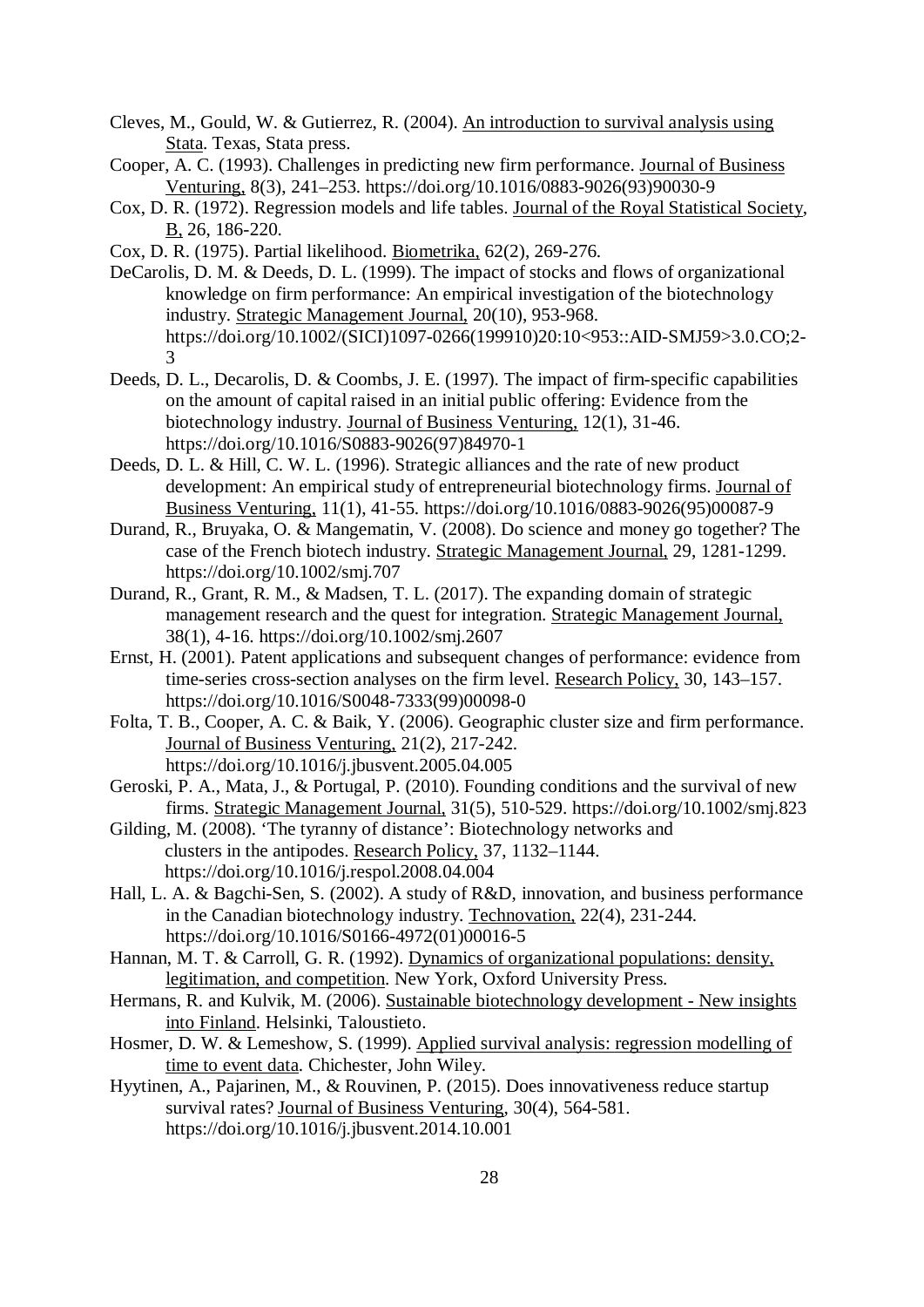Höyssä, M., Bruun, H. & Hukkinen, J. (2004). The co-evolution of social and physical infrastructure for biotechnology innovation in Turku, Finland. Research Policy, 33, 769–785. https://doi.org/10.1016/j.respol.2003.12.003

Josefy, M. A., Harrison, J. S., Sirmon, D. G., & Carnes, C. (2017). Living and dying: Synthesizing the literature on firm survival and failure across stages of development. Academy of Management Annals, 11(2), 770-799. https://doi.org/10.5465/annals.2015.0148

Kalleberg, A. L. & Leicht, K. T. (1991). Gender and organizational performance: Determinants of small business survival and success. Academy of Management Journal, 34(1), 136-161. https://doi.org/10.2307/256305

- Klepper, S. (2002). Firm survival and evolution of oligopoly. The RAND Journal of Economics, 33(1), 37-61.
- Lazonick, W., & Tulum, Ö. (2011). US biopharmaceutical finance and the sustainability of the biotech business model. Research Policy, 40, 1170–1187. https://doi.org/10.1016/j.respol.2011.05.021
- Mangematin, V., Lemarie, S., Boissin, J. P., Catherine, D., Corolleur, F., Coronini, R. & Trommetter, M. (2003). Development of SMEs and heterogeneity of trajectories: The case of biotechnology in France. Research Policy, 32(4), 621-638. https://doi.org/10.1016/S0048-7333(02)00045-8
- Mattsson, J. T. (2008). Organizational diversity and industry evolution: The entry of modern biotechnology firms in Finland 1973-2006. Espoo, Helsinki University of Technology.
- McCann, B. T. & Folta, T. B. (2011). Performance differentials within geographic clusters. Journal of Business Venturing, 26, 104-123.
- https://doi.org/10.1016/j.jbusvent.2009.04.004 Miller, C. C., Washburn, N. T., & Glick, W. H. (2013). Perspective—The myth of firm
- performance. Organization Science, 24(3), 948-964.
- Niosi, J. (2003). Alliances are not enough explaining rapid growth in biotechnology firms. Research Policy, 32(5), 737-750. https://doi.org/10.1016/S0048-7333(02)00083-5
- Niosi, J. & Bas, T. G. (2001). The competencies of regions Canada's clusters in biotechnology. Small Business Economics, 17(1-2), 31-42. https://doi.org/10.1023/A:1011114220694
- Oliver, A. L. (2001). Strategic alliances and the learning life-cycle of biotechnology firms. Organization Studies, 22(3), 467-489. https://doi.org/10.1177/0170840601223004
- Pisano, G. P. (1990). The Research-and-Development Boundaries of the Firm an Empirical-Analysis. Administrative Science Quarterly, 35(1), 153-176.
- Pisano, G. P. (2006). Can science be a business? Lessons from biotech. Harvard Business Review, 84(10), 114–125.
- Porter, M. E. & Stern, S. (2002). The impact of location of global innovation: Findings from the national innovative capacity index. In P. K. Cornelius (ed.), The Global Competitiveness Report, pp. 227-253. New York: Oxford University Press.
- pp. 227-253.Powell, W. W., Koput, K. W. & Smith-Doerr, L. (1996). Interorganizational collaboration and the locus of innovation: Networks of learning in biotechnology. Administrative Science Quarterly, 41(1), 116-145.
- Quintana-Garcia, C. & Benavides-Velasco, C. A. (2004). Cooperation, competition, and innovative capability: a panel data of European dedicated biotechnology firms. Technovation, 24(12), 927-938. https://doi.org/10.1016/S0166-4972(03)00060-9
- Renko, M., Carsrud, A. and Brannback, M. (2009). The effect of a market orientation, entrepreneurial orientation, and technological capability on innovativeness: A study of young biotechnology ventures in the United States and in Scandinavia. Journal of